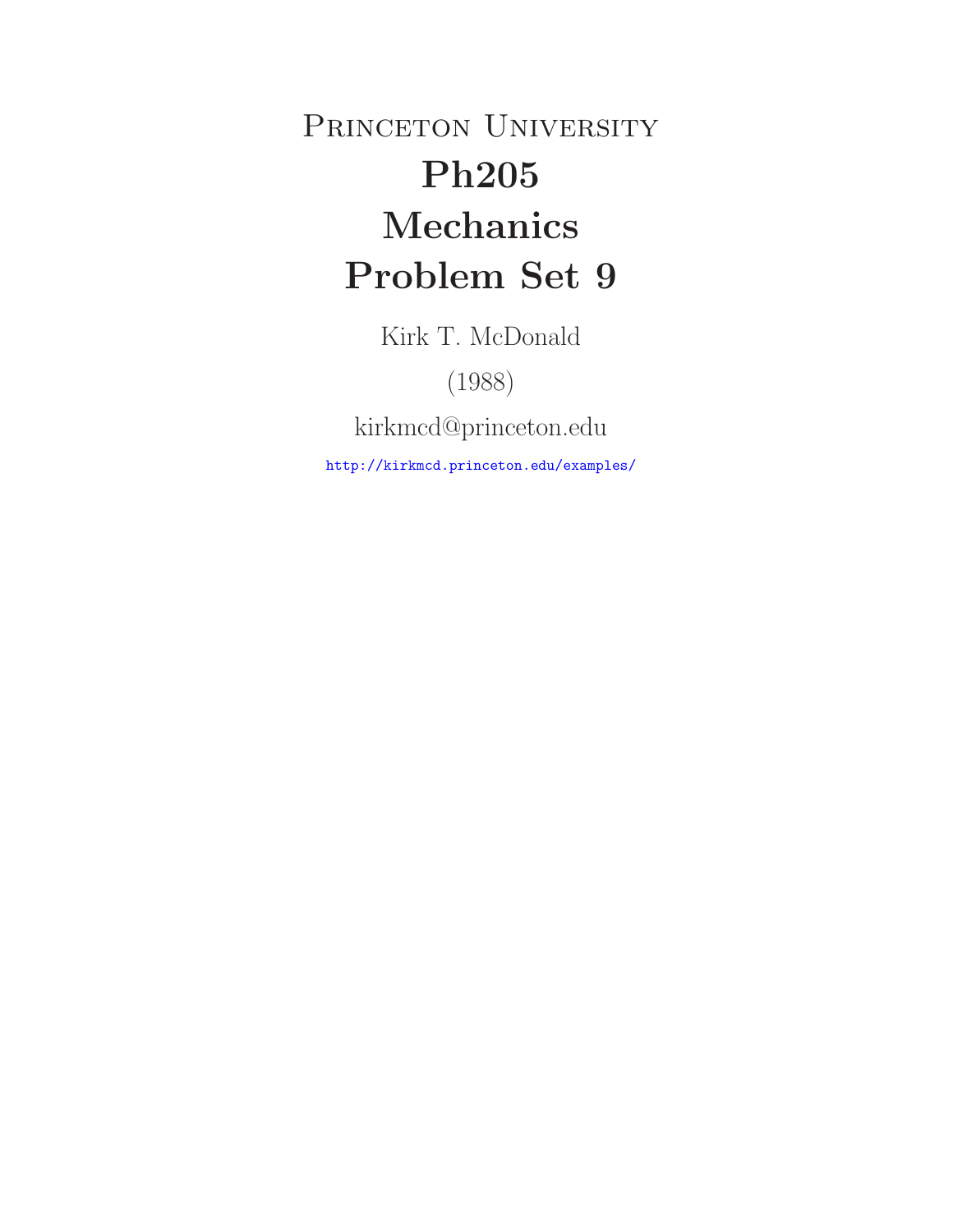### 1. **Physics in the Laundromat.**

If a washing machine (with a vertical shaft) is unevenly loaded, violent motions can occur at the start of a spin cycle. Nonetheless, as the spin angular velocity increases a stable motion (usually) results.

The mechanism of the washing machine is roughly as follows. The center of the wash tube/drum, of mass M and radius  $a$ , is tied to a fixed point in the lab by spring of constant  $k$  and zero rest length. The line from the fixed point to the center of the drum has length r, and makes angle  $\theta$  to a fixed direction in the lab. There is velocity-dependent damping  $-\gamma \dot{\mathbf{r}}$  on the distance r.



A motor forces the drum to rotate about its center with constant angular velocity  $\phi = \Omega$ .

The uneven load can be taken as a point mass  $m$  on the surface of the drum.

- (a) Deduce the equations of motion for coordinates r and  $\theta$ .
- (b) Consider steady motion, to show that for large spin  $\Omega$ , the center of mass of unevenly loaded drum approaches the fixed point in the lab frame (the origin of coordinates  $(r, theta)$ . That is, the motion of the washing machine is selfcentering.
- (c) Consider small perturbations about the steady motion, to show that they are stable. It suffices to consider underdamped motion. This stability can be attributed to the effect of the Coriolis force.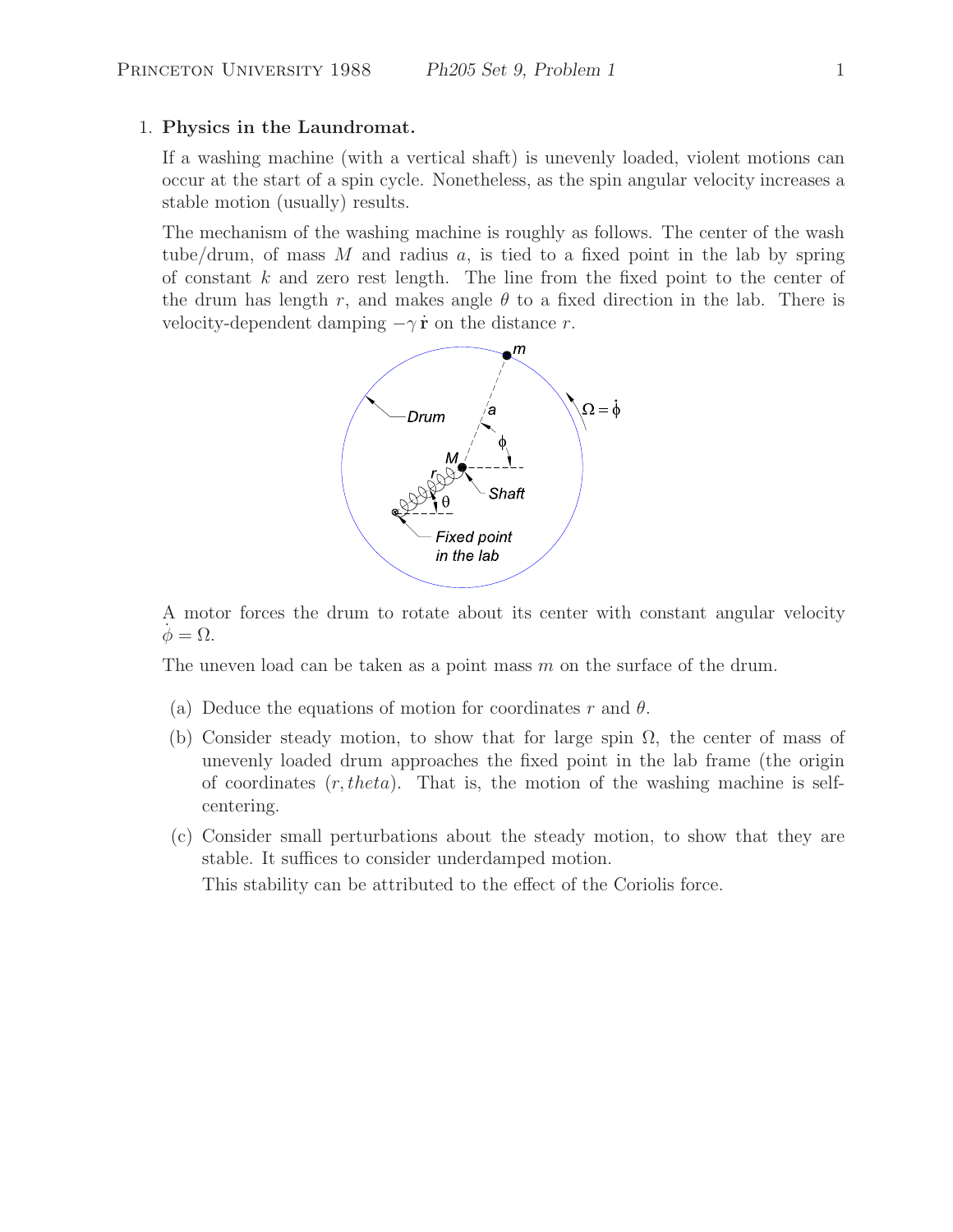2. **Wobble-Plate Engine** (also called a swash-plate engine).

A disk of mass M and radius R is mounted on a shaft through its center, making angle  $\alpha$  as shown in the figure below. The disk rotates with constant angular velocity  $\omega$ about the shaft.



(a) Identify the principal axes, and the principal moments of inertia, to obtain the angular momentum **L** of the disc in the principal-axis frame. Show that **L** makes angle  $\beta$  to the shaft where,

$$
\tan \beta = \frac{\tan \alpha}{2 + \tan^2 \alpha} \,. \tag{1}
$$

(b) Four pistons have rods that are parallel to the main shaft, and press against the rotating, tilted disk. Hence, the pistons are driven back and forth by the rotating disk (or *vice versa*) to make an engine.



The 4 pistons are mounted 90◦ apart in azimuth, two in the plane of the page as shown, and two perpendicular to the page.



The pistons each have mass  $m$ , with their axes at distance  $r$  from the main shaft. The piston cylinders are a rest with respect to the shaft.

Show that the pistons execute simple harmonic motion.

Calculate the angular momentum of the four pistons about the center of the tilted disk. Show that the total angular momentum of the disk plus pistons will be "balanced", *i.e.*, parallel to the main shaft, if,

$$
m = \frac{MR^2 \cos^2 \alpha}{8r^2}.
$$
\n<sup>(2)</sup>

*A video of a swash-plate pump:* https://www.youtube.com/watch?v=MdesnTOpkCM *A variant in which the plate is fixed and the piston cylinder block rotates:* https://www.youtube.com/watch?v=\_VSOgJn-3wo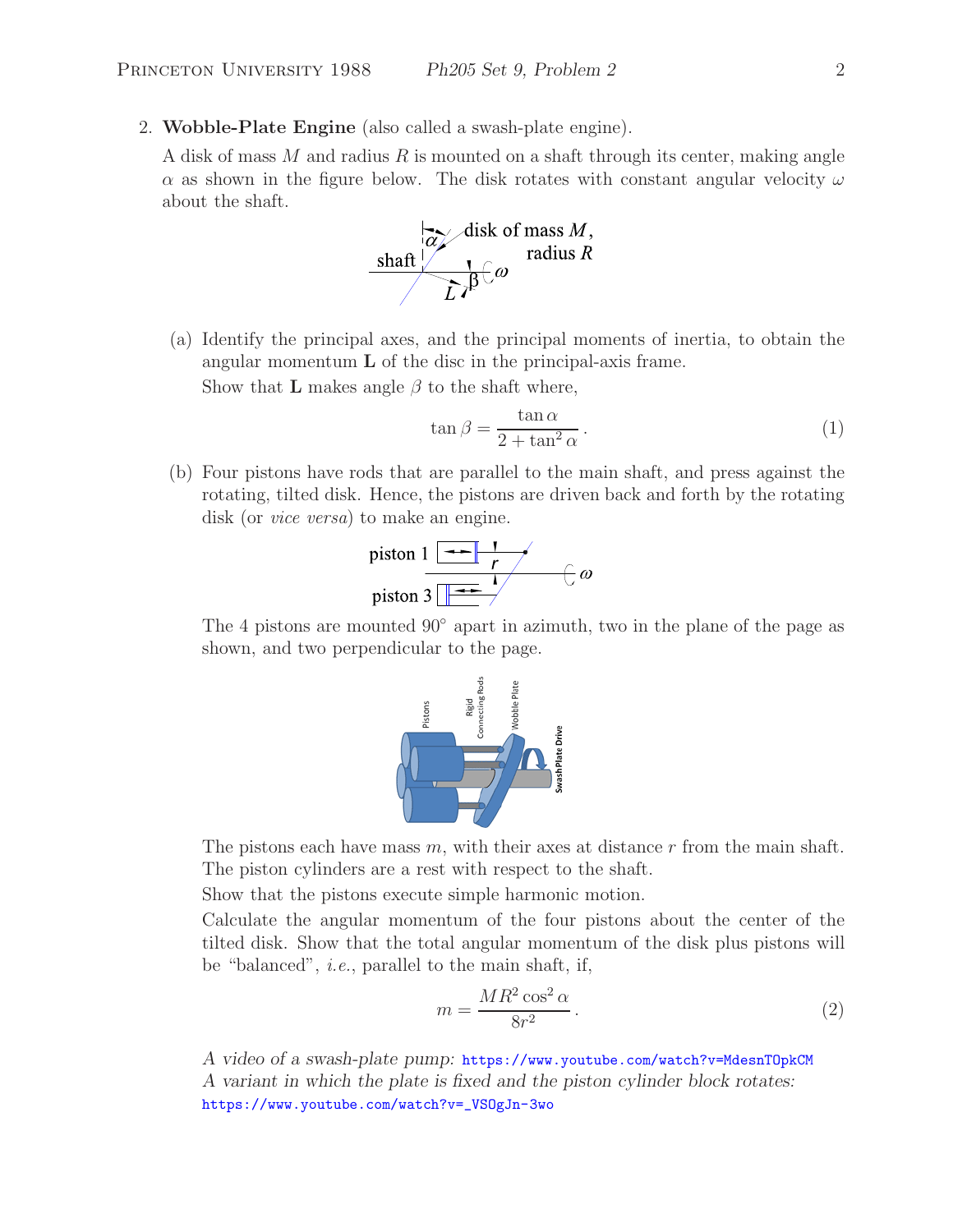- 3. (a) A coin initially in a horizontal plane is tossed vertically into the air with angular velocity components  $\omega_1$  about a diameter and  $\omega_3$  about its symmetry axis. If  $\omega_3$ were zero, the coin would simply spin about a (horizontal) diameter. For nonzero  $\omega_3$ , the coin will precess (about what axis?) What is the minimum value of  $\omega_3/\omega_1$ for which the wobble is such that the same face of the coin is always visible to an observer looking from above (and the coin lands without "flipping"?
	- (b) A space station in the form of a ring is rotating about its symmetry axis with initial angular velocity  $\omega_0$ . It is struck at a point on its rim by a meteor that imparts impulse **P** parallel to  $\omega_0$ . What is the angle between  $\omega_0$  and the new instantaneous axis of rotation after the collision?

What is the motion of the space station after the collision, ignoring gravity?

(c) A body with a symmetry axis,  $\hat{\mathbf{3}}$ , is rotating subject to an external drag torque due to air resistance,

$$
\tau = -C\omega,\tag{3}
$$

where  $\omega$  is the total angular velocity vector. Use Euler's equations to show that  $\omega_3$  decreases exponentially with time. Combine the equations for  $\omega_1$  and  $\omega_2$  to show that the angle between  $\omega$  and **3**<sup> $\alpha$ </sup> varies as,

$$
\tan \theta = \frac{\sqrt{\omega_1^2 + \omega_2^2}}{\omega_3} = \tan \theta_0 e^{-C(\lg - \lg l_1)t/\lg l_3},\tag{4}
$$

and so,  $\theta \to 0$  or  $90^{\circ}$  as  $t \to \infty$ .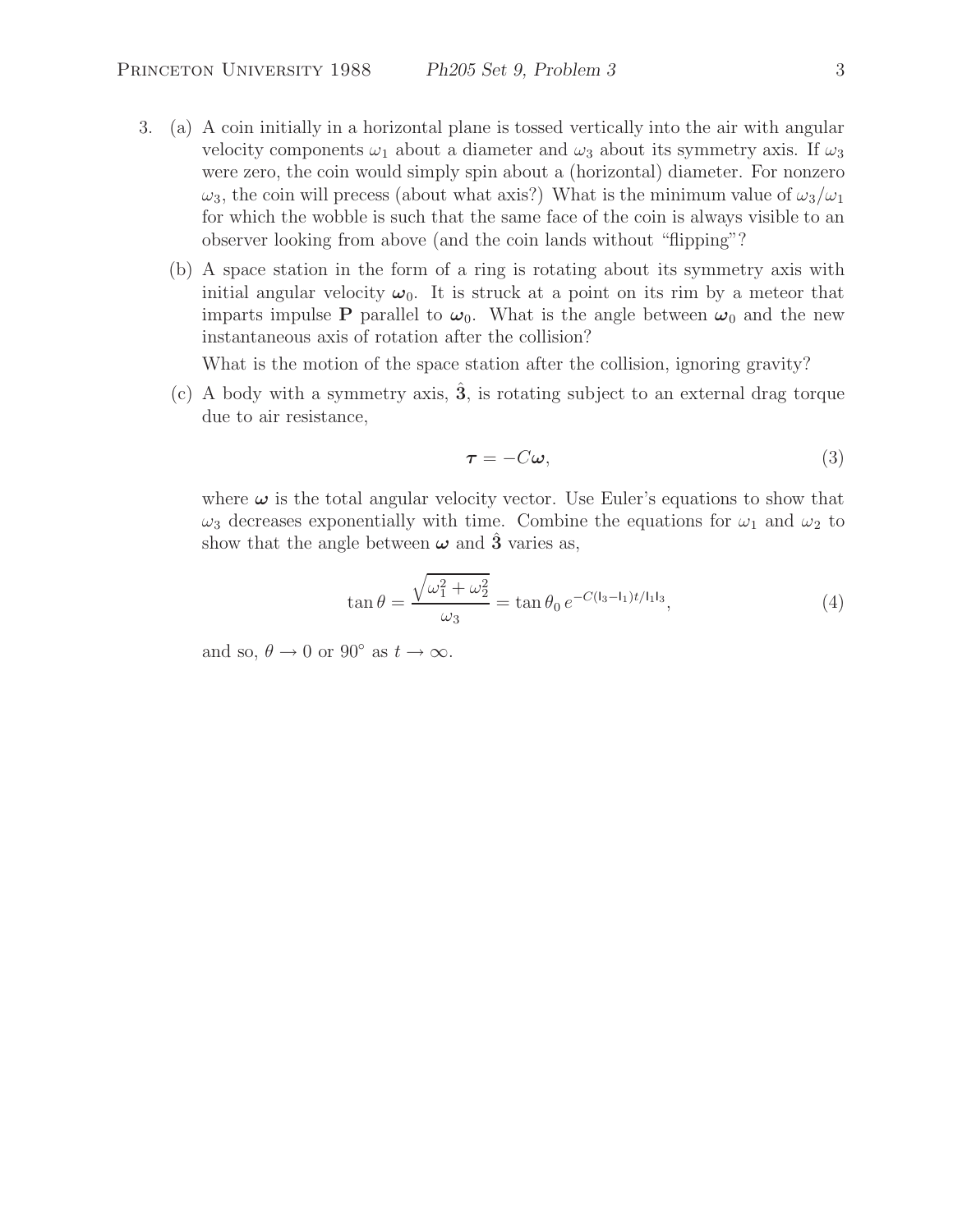# 4. *ω***hoops!**

A uniform sphere of mass  $m$  and radius  $a$  is spinning about a diameter with angular velocity  $\omega_0$ . Ignore gravity, and work in a frame in which the center of the sphere is initially at rest.

Suddenly, a point A on the surface of the sphere, at angle  $\theta$  to the axis of rotation, is fixed.



(a) What is the instantaneous axis of rotation of the sphere just after the moment when point A becomes fixed?

*It is useful to express your answer with respect to axes that emphasize point* A*.*

(b) What is the speed of point B at the same azimuth as P and at polar angle  $\theta + 90°$ , just after A becomes fixed?

*Answer:*  $v_B = a\omega_0 \sqrt{\frac{\sin^2 \theta}{9} + \cos^2 \theta}$ .

- (c) What is the (vector) impulse **P** required to fix point A?
- (d) What are the (vector) force **F** and torque  $\tau$  about point A that would be required to maintain steady motion after point A becomes fixed? *Answer:*  $\tau = \frac{1}{3} m a^2 \omega_0^2 \sin \theta \cos \theta$ .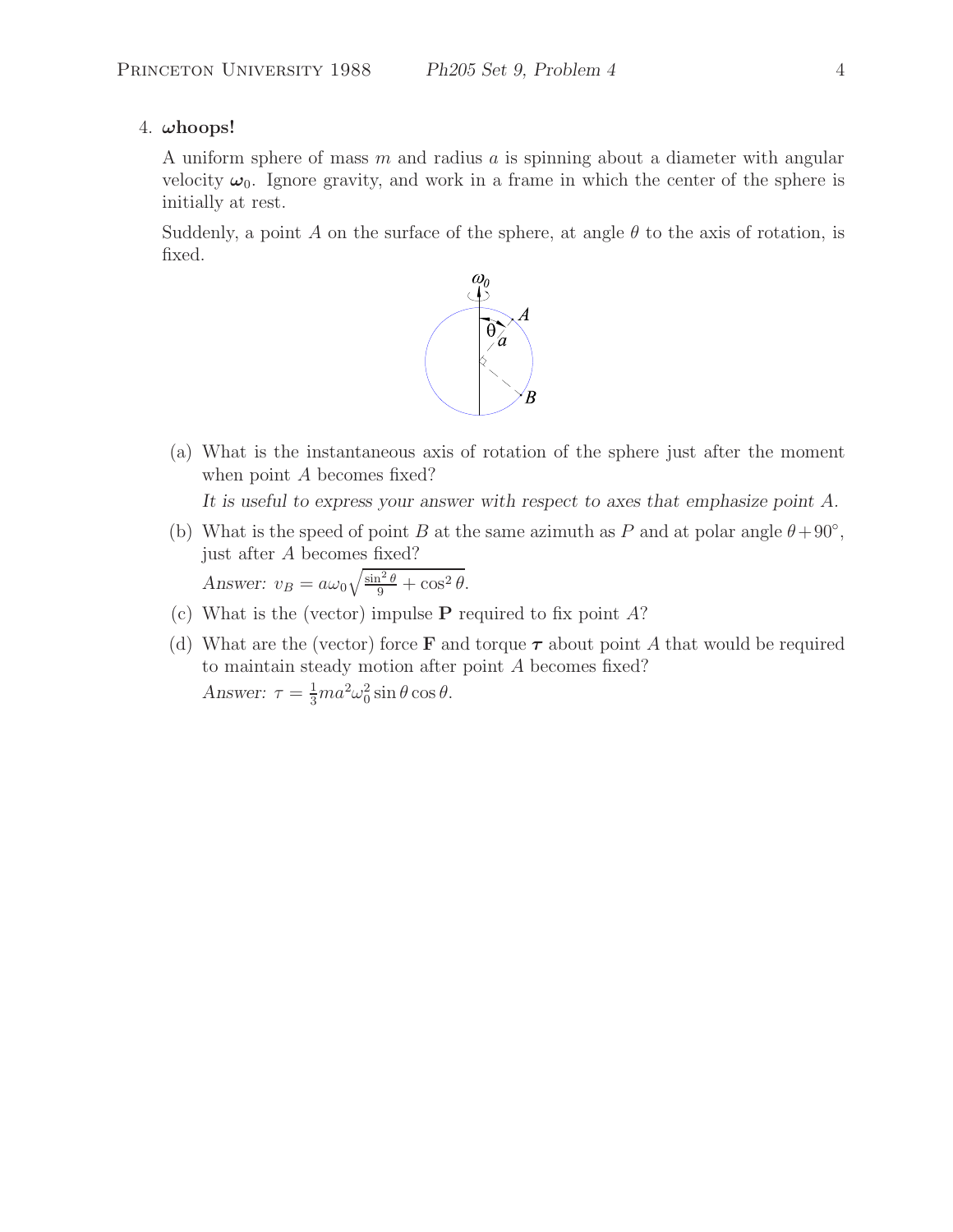### 5. **Steady Motion of a Rolling Wheel.**

A wheel in the form of a hoop of mass m and radius a rolls without slipping on a horizontal surface. The plane of the hoop makes angle  $\theta$  to the vertical. Its center moves in a (horizontal) circle of radius b, with angular velocity  $\Omega$ . The wheel rotates about its axle with angular velocity  $\omega$ .



Consider steady motion, for which  $\omega$ ,  $\Omega$  and  $\theta$  are constants.

(a) What is the relation (rolling constraint) between  $\omega$  and  $\Omega$  for rolling without slipping?

*You must get this right before proceeding.*

- (b) What is the (vector) torque  $\tau$  about the center of the hoop? In the rest of the problem, use parts (a) and (b) to find a relation between  $\Omega$ , a and b.
- (c) Use Euler's equations.

That is, use a set of body/principal axes, rotating with the wheel. Identify the principal moments of inertia.

Note that in the lab frame, the total angular velocity is  $\omega_{\text{tot}} = \omega + \Omega$ . Calculate  $\omega_{\text{tot}}$  in both the lab frame and the principal-axis frame.

*To plug into Euler's equations, it is convenient to consider a time when one of the principal axes is horizontal, and the other two are in the vertical plane. Then, only one of Euler's equations is nontrivial, leading to,*

$$
\Omega^2 = \frac{2g \tan \theta}{4b + a \sin \theta}.
$$
\n(5)

(d) Instead of using Euler's equations, consider a set of principal axes that don't roll with the hoop, but rather rotate about the vertical  $\Omega$ . Again, choose one principal axis horizontal for simplicity.

Compare the time derivative of the angular momentum  $\mathbf{L} = \mathbf{I} \cdot \boldsymbol{\omega}_{\text{tot}}$  in the rotating frame defined above to that in the lab frame, which should lead to the result of part (c).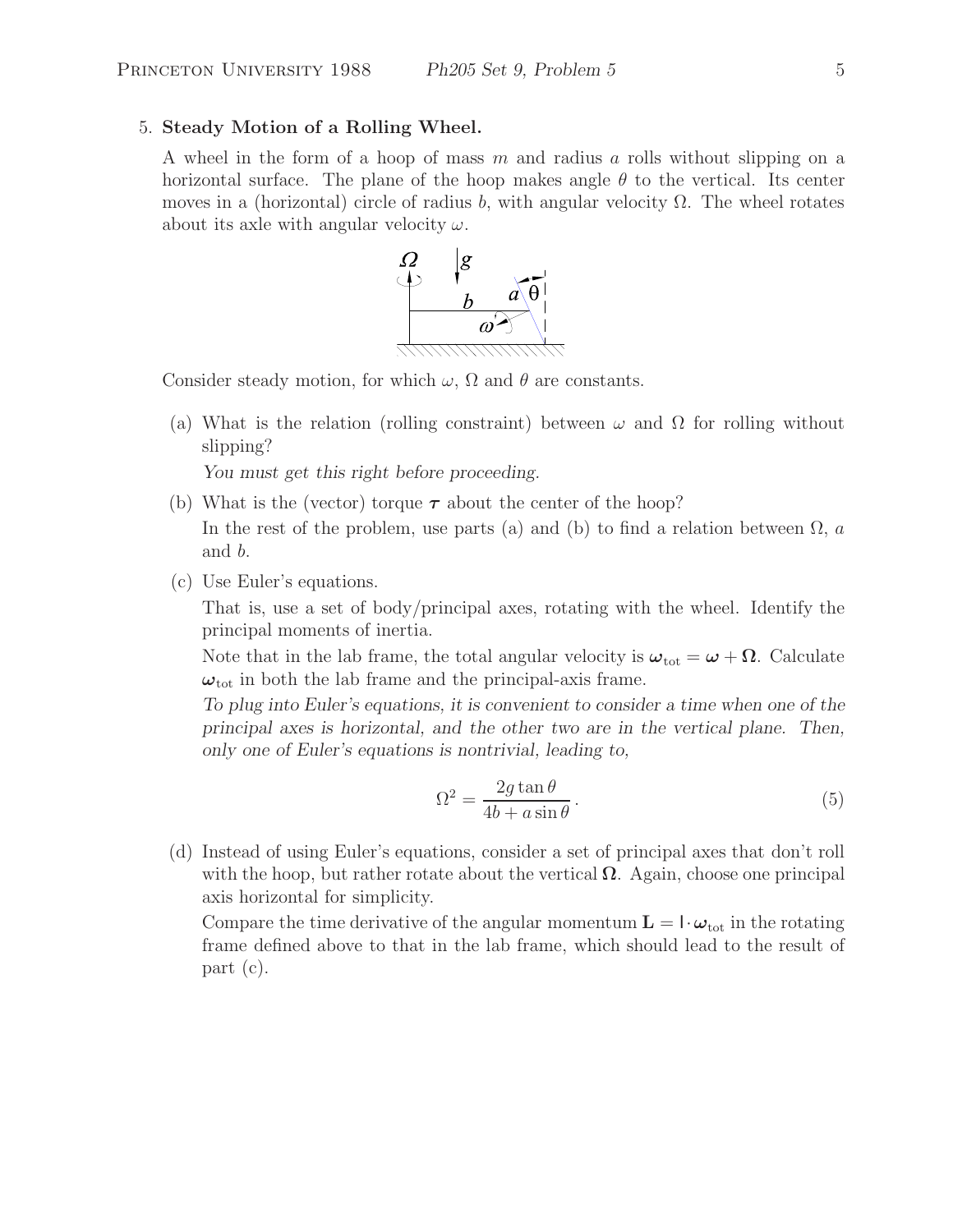## 6. **Spinning Coin.**

A special case of the rolling wheel is when the center of mass does not move  $(b = 0$  in Prob. 5).

An example is a coin spinning steadily on a table (ignoring friction, which eventually brings the coin to rest on the table). Try it!



Notice that the coin wobbles rapidly, but the figure on the coin precesses slowly.

(a) Show that  $\Omega^2(\theta)=4g/a \cos \theta$ , where  $\Omega$  is the angular velocity about the vertical axis through the center of the coin, by an analysis in the lab frame for a thin disc of mass m and radius a whose plane makes angle  $\theta$  to the vertical.

What is the angular momentum  $\mathbf{L}(\theta, \Omega)$ .

(b) As the coin rolls without slipping, the point of contact moves. By what angle does the orientation of the coin's face change during one revolution of the point of contact (in a circle on the table)?

Show that the orientation of the figure precesses (slowly) at angular velocity  $\omega_{\text{figure}} = \Omega(1 - \sin \theta)$ , such that  $\omega_{\text{figure}} \to 0$  as  $\theta \to 90^{\circ}$  (and  $\Omega \to \infty$ ).

*Can the speed of the point of contact of the coin exceed Mach 1?*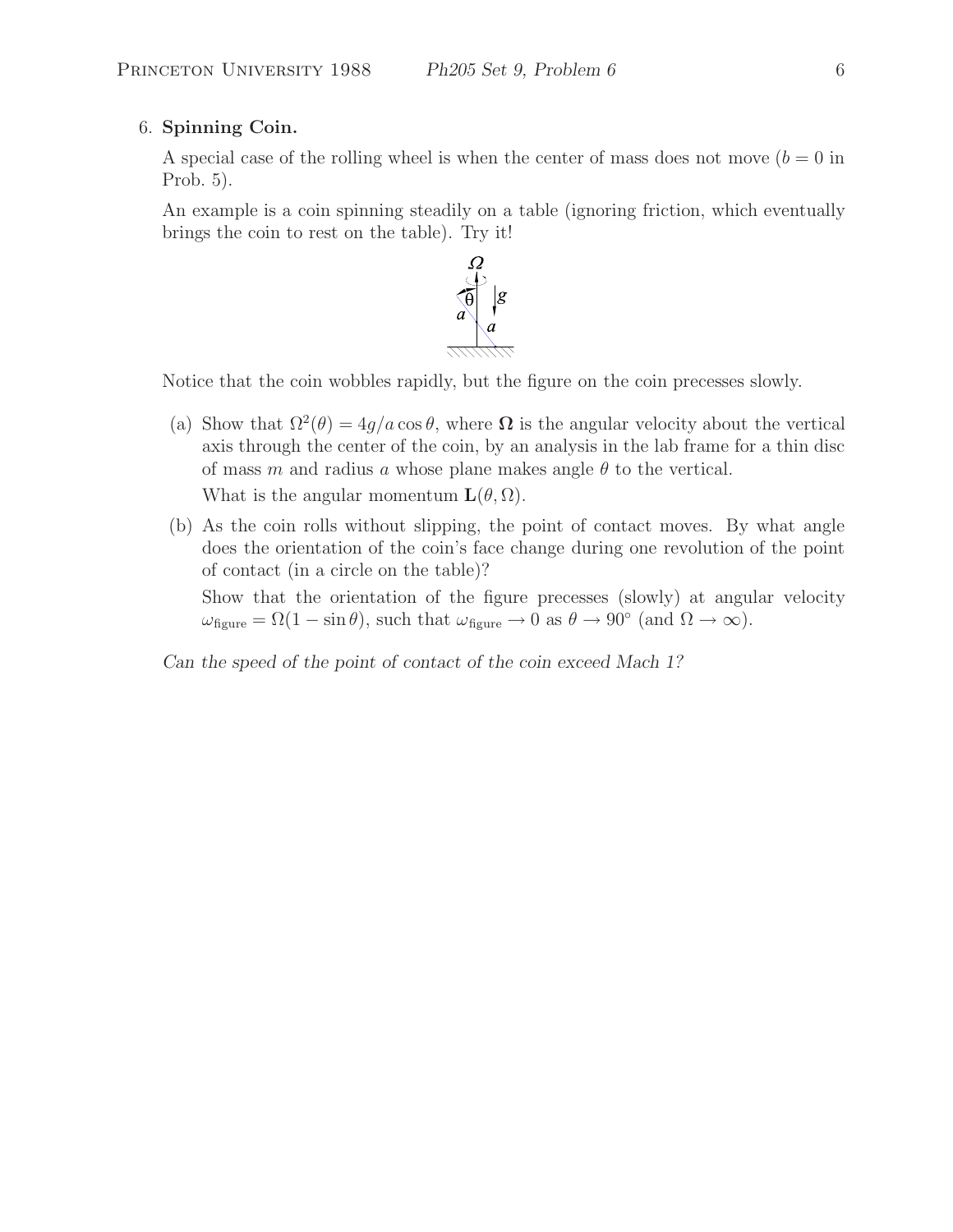## **Solutions**

#### 1. **Physics in the Laundromat.**

We consider the following model of a washing machine.

The center of the washtub/drum is tied to a fixed point in the lab by spring of constant  $k$  and zero rest length. The line from the fixed point to the center of the drum has length r, and makes angle  $\theta$  to a fixed direction in the lab. There is a velocity-dependent damping  $-\gamma \dot{\mathbf{r}}$  on the distance r.



A motor forces the drum to rotate about its center with constant angular velocity  $\phi = \Omega$ .

Because of the uneven load, the center of mass of the drum (of mass  $M$ ) plus load (of mass  $m$ ) is not at the center of the tub, but distance a away.

(a) The equations of motion of this system of two degrees of freedom, r and  $\theta$ , are readily deduced from a Newtonian approach,

$$
m_{\rm cm}\ddot{\mathbf{r}}_{\rm cm} = M\ddot{\mathbf{r}} + m\ddot{\mathbf{r}}_m = -k\,\mathbf{r} - \gamma\,\dot{\mathbf{r}},\tag{6}
$$

where the position  $\mathbf{r}_m$  of mass m is,

$$
\mathbf{r}_m = \mathbf{r} + \mathbf{a} = r\,\hat{\mathbf{r}} + a\cos(\phi - \theta)\,\hat{\mathbf{r}} + a\sin(\phi - \theta)\,\hat{\boldsymbol{\theta}},
$$
  
\n
$$
\dot{\mathbf{r}}_m = \dot{\mathbf{r}} + \dot{\mathbf{a}} = \dot{r}\,\hat{\mathbf{r}} + r\dot{\theta}\,\hat{\boldsymbol{\theta}} + a\Omega\,\hat{\boldsymbol{\phi}}
$$
\n(7)

$$
= \dot{r}\,\hat{\mathbf{r}} + r\dot{\theta}\,\hat{\boldsymbol{\theta}} + a\Omega[-\sin(\phi - \theta)\,\hat{\mathbf{r}} + \cos(\phi - \theta\,\hat{\boldsymbol{\theta}})] \tag{8}
$$

 $\ddot{\mathbf{r}}_m$  =  $\ddot{\mathbf{r}} + \ddot{\mathbf{a}} = (\ddot{r} - r\dot{\theta}^2) \hat{\mathbf{r}} + (r\ddot{\theta} + 2\dot{r}\dot{\theta}) \hat{\boldsymbol{\theta}}$  $-a\Omega(\Omega - \dot{\theta})\left[\cos(\phi - \theta)\hat{\mathbf{r}} + \sin(\phi - \theta)\hat{\boldsymbol{\theta}}\right] - a\Omega\dot{\theta}[\sin(\phi - \theta)\hat{\boldsymbol{\theta}} + \cos(\phi - \theta)\hat{\mathbf{r}}]$  $= \left[ \ddot{r} - r \dot{\theta}^2 - a \Omega^2 \cos(\phi - \theta) \right] \hat{\mathbf{r}} + \left[ r \ddot{\theta} + 2 \dot{r} \dot{\theta} - a \Omega^2 \sin(\phi - \theta) \right] \hat{\boldsymbol{\theta}},$  (9)

where  $\hat{\theta}$  is perpendicular to  $\hat{\mathbf{r}}$ ,  $\dot{\hat{\mathbf{r}}} = \dot{\theta} \hat{\theta}$  and  $\dot{\hat{\theta}} = -\dot{\theta} \hat{\mathbf{r}}$ . Then, the equation of motion associated with coordinate r is the  $\hat{\bf{r}}$  component of eq. (6),

$$
\ddot{r} = r\dot{\theta}^2 + b\Omega^2\cos(\phi - \theta) - \omega_0^2 r - \Gamma \dot{r},\qquad(10)
$$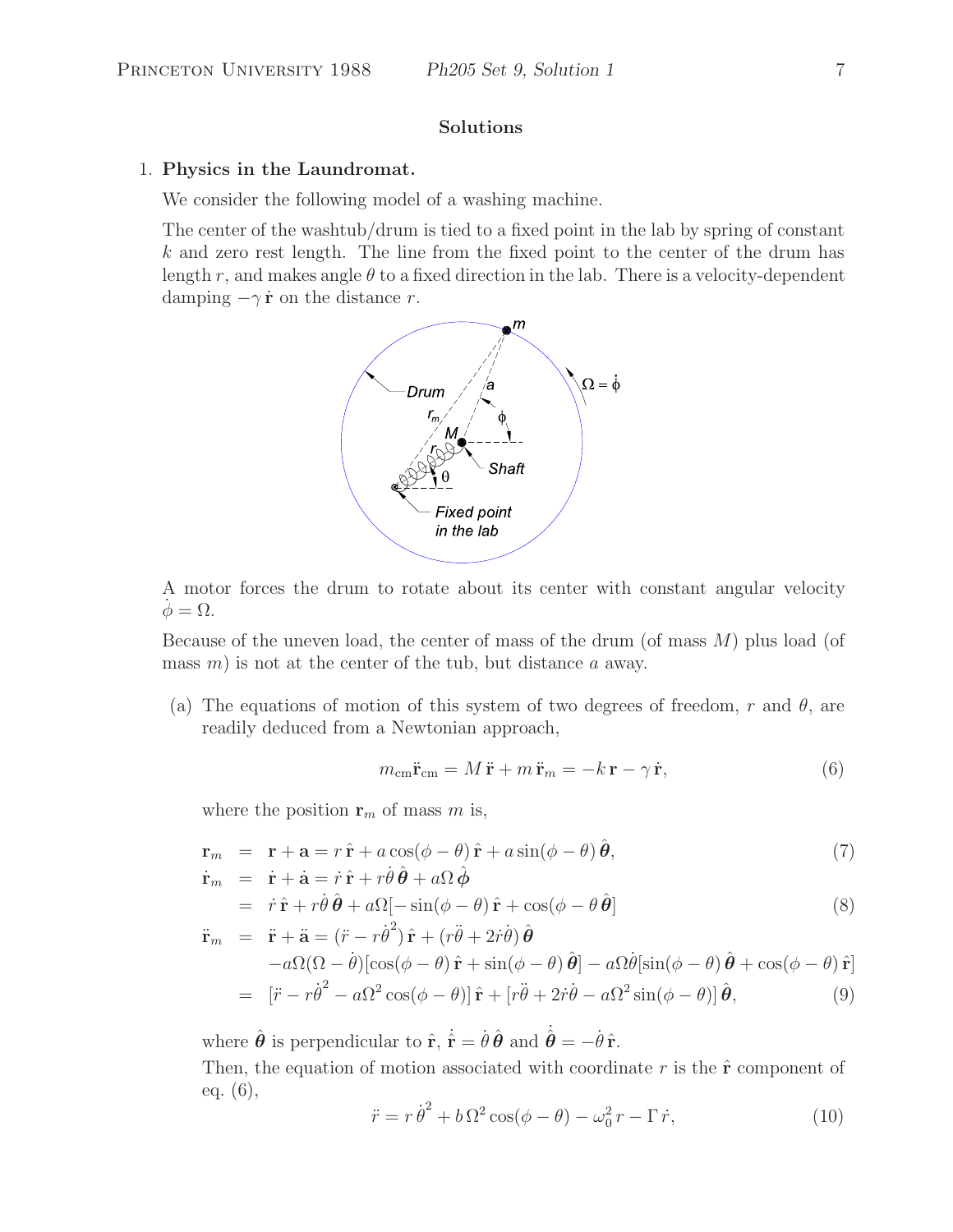and that with coordinate  $\theta$  is the  $\hat{\theta}$  component of eq. (6),

$$
0 = r\ddot{\theta} + 2\dot{r}\dot{\theta} - b\Omega^2 \sin(\phi - \theta) + \Gamma r \dot{\theta}, \qquad (11)
$$

where we have introduced the notation,

$$
\omega_0 = \sqrt{\frac{k}{m+M}}.\tag{12}
$$

for the natural frequency of vibration of the washing machine,

$$
b = \frac{m}{m+M}a,\tag{13}
$$

for the distance of the center of mass from the shaft and,

$$
\Gamma = \frac{\gamma}{m + M}.\tag{14}
$$

These equations can be interpreted in a frame rotating with angular velocity  $\dot{\theta}$ . Equation (10) tells us that the total mass times the radial acceleration of mass M equals the spring force plus the radial component of the centrifugal force and friction. Equation (11) indicates that the azimuthal coordinate forces plus friction sum to zero; the term  $2\dot{r}\dot{\theta}$  is the Coriolis acceleration.

The equations of motion with the neglect of friction are also readily deduced from the Lagrangian,

$$
L = \frac{1}{2}(m+M)(\dot{r}^2+r^2\dot{\theta}^2) - \dot{m}a\dot{r}\Omega\sin(\phi-\theta) + \dot{m}a\dot{r}\dot{\theta}\Omega\cos(\phi-\theta) + \frac{1}{2}(I+\dot{m}a^2)\Omega^2 - \frac{1}{2}kr^2,
$$
\n(15)

where  $I$  is the moment of inertia of the drum plus symmetric part of the load. The rotational kinetic energy is constant by assumption, so the moment of inertia does not appear further in the analysis.

(b) We first discuss steady motion in which  $\dot{r} = 0$ ,  $\ddot{r} = 0$  and  $\ddot{\theta} = 0$ . The shaft of the drum moves in a circle of radius  $r_0$  and the mass m is at constant azimuth  $\phi_0 = \phi - \theta$  relative to the azimuth of the shaft. Then, eq. (10) tells us that,

$$
r_0 = \frac{b\,\Omega^2\cos\phi_0}{\omega_0^2 - \Omega^2},\tag{16}
$$

while eq.  $(11)$  indicates,

$$
r_0 = \frac{b\,\Omega\sin\phi_0}{\Gamma}.\tag{17}
$$

Together,

$$
\cos \phi_0 = \frac{\omega_0^2 - \Omega^2}{\sqrt{(\omega_0^2 - \Omega^2)^2 + \Gamma^2 \Omega^2}}, \qquad \sin \phi_0 = \frac{\Gamma \Omega}{\sqrt{(\omega_0^2 - \Omega^2)^2 + \Gamma^2 \Omega^2}}, \tag{18}
$$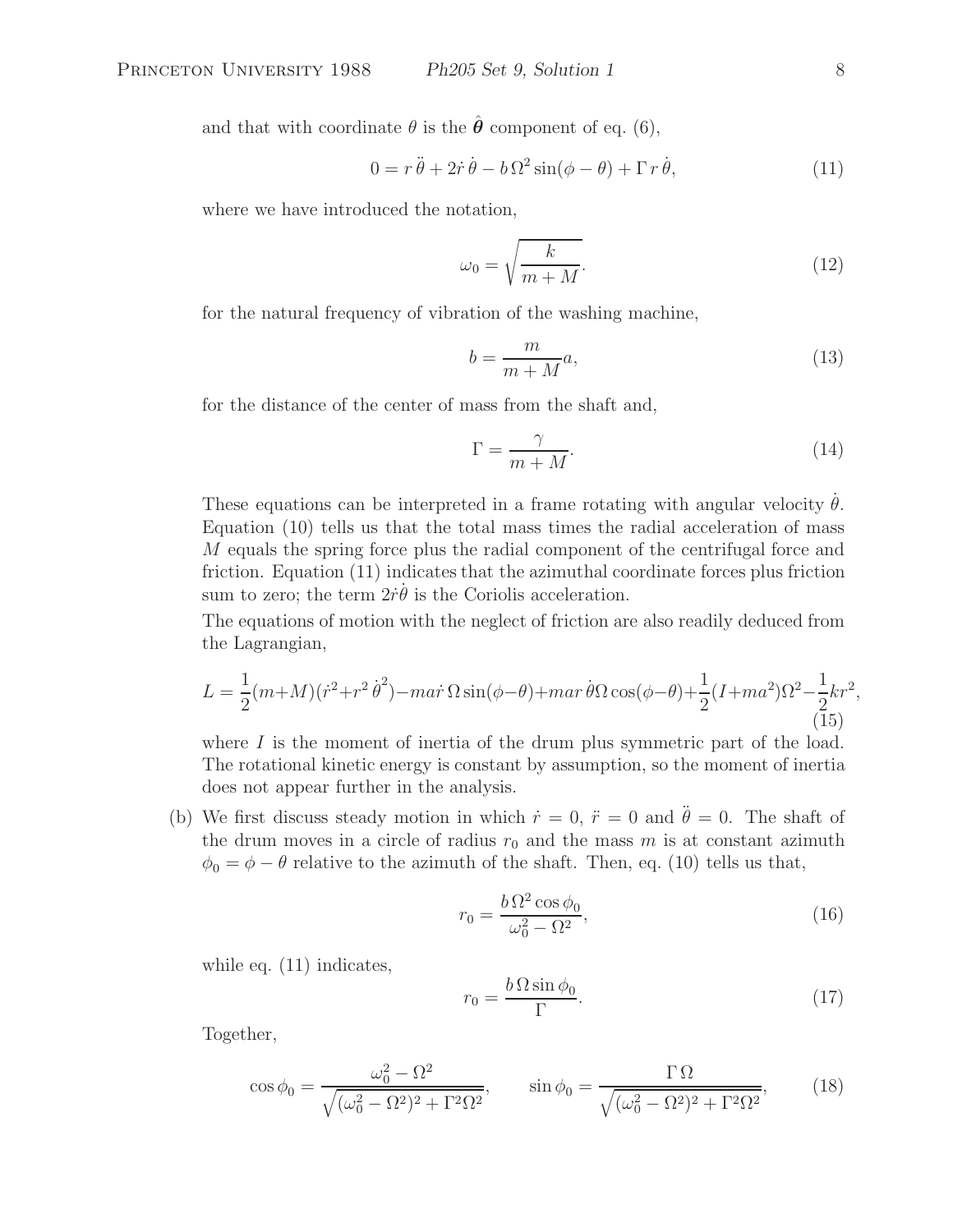and,

$$
r_0 = \frac{b\,\Omega^2}{\sqrt{(\omega_0^2 - \Omega^2)^2 + \Gamma^2 \Omega^2}}.\tag{19}
$$

For a balanced load  $(m = 0)$  distance b is zero, so the equilibrium displacement is zero also.

For low spin ( $\Omega \ll \omega_0$ ) an unbalanced load finds itself at relative azimuth  $\phi_0 \approx 0$ , while near resonance  $(\Omega \approx \omega_0)$  the azimuth is  $\approx \pi/2$ , and for high spin  $(\Omega \gg \omega)$ the azimuth approaches  $\pi$ . In the latter case the system is a kind of inverted pendulum.

The center of mass of the system is at distance,

$$
r_{\rm cm} = \frac{b\,\omega_0^2}{\sqrt{(\omega_0^2 - \Omega^2)^2 + \Gamma^2 \Omega^2}}.\tag{20}
$$

Thus the center of mass approaches the origin as the spin  $\Omega$  becomes large, even though the shaft is at radius  $r_0 \approx b$ . The system can be called self-centering as the spin  $\Omega$  increases, once it successfully passes through the resonance region.

(c) Is the desirable self-centering motion found above stable against small perturbations?

If angle  $\theta(t)$  were locked at  $\phi - \phi_0 = \Omega t - \phi_0$ , *i.e.*, if only radial oscillations of the axis of the drum were permitted, and  $\Omega > \omega_0$  answer would be no!

To see this we refer to eq. (10), which for the locked hypothesis reads,

$$
\ddot{r} = (\Omega^2 - \omega_0^2)r + b\,\Omega^2\cos\phi_0 - \Gamma\,\dot{r}.\tag{21}
$$

For oscillatory radial motion the coefficient of the term in  $r$  must be negative. Hence, the locked motion would be stable only for low spin,  $\Omega < \omega_0$ .

However, we will find that the motion is stable when both radial and azimuthal oscillations are considered. The linked system of masses  $m$  and  $M$  forms a kind of double pendulum. The motion in which  $\phi \approx \theta + \pi$  that arises when the drive frequency  $\Omega$  exceeds the resonant frequency  $\omega_0$  is an example of a stable inverted pendulum.

To demonstrate this we perform a perturbation analysis, seeking solutions of the form,

$$
r = r_0(1 + \epsilon), \qquad \theta = \phi - \phi_0 + \delta,
$$
\n(22)

where the perturbations are desired to be small and oscillatory with angular frequency  $\omega$ ,

$$
\epsilon = \epsilon_0 e^{i\omega t}
$$
, and  $\delta = \delta_0 e^{i\omega t}$  with  $\epsilon_0, \delta_0 \ll 1$ . (23)

The constants  $\epsilon_0$ ,  $\delta_0$  and  $\omega$  are complex in general, and, of course, the physical motion is described by the real parts of eq. (22). Both the real and imaginary parts of  $\omega$  should be positive; the real part is the frequency of oscillation and the imaginary part is the damping decay constant.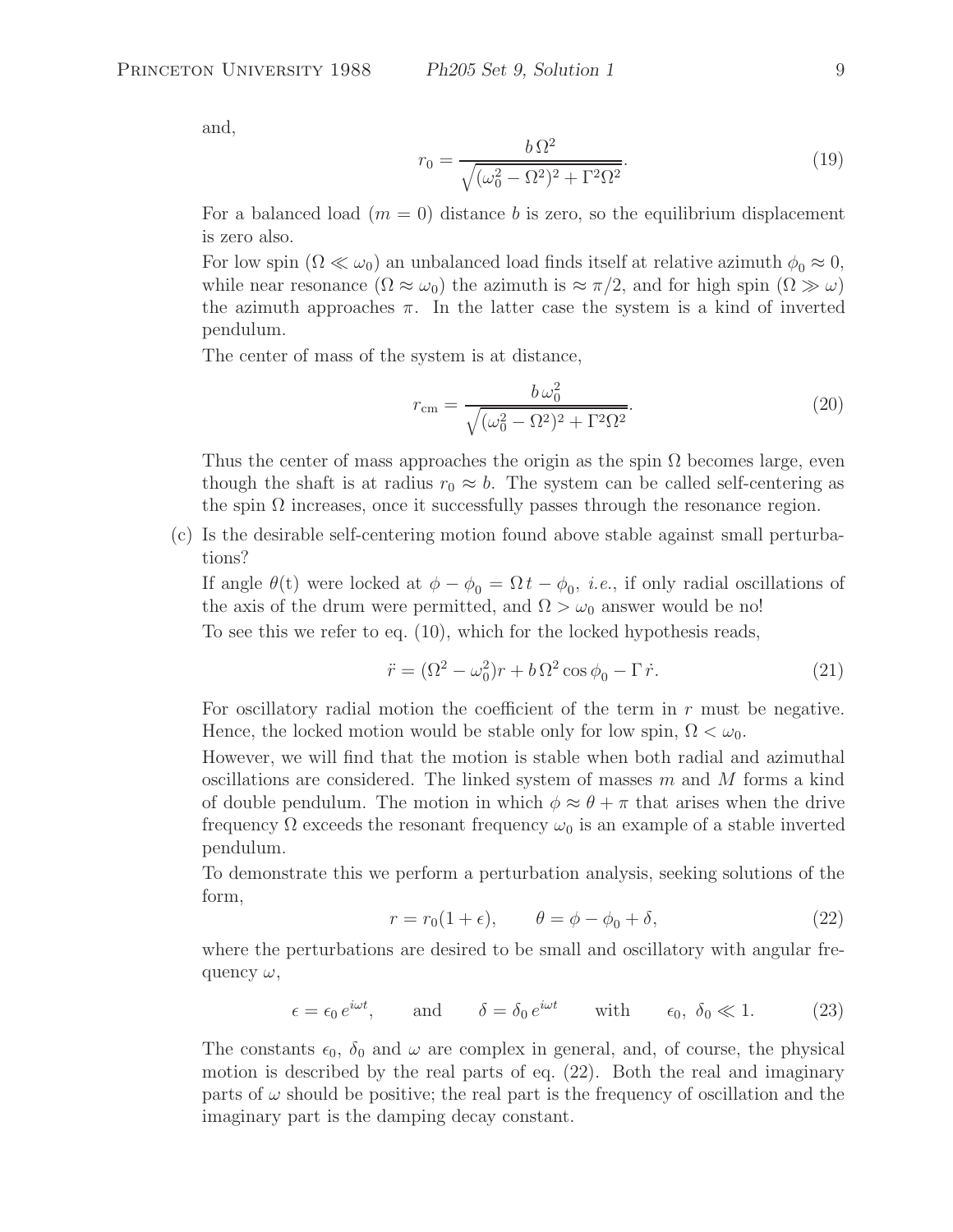In the first approximation we now have,

$$
\cos(\phi - \theta) = \cos\phi_0 + \delta\sin\phi_0, \quad \text{and} \quad \sin(\phi - \theta) = \sin\phi_0 - \delta\cos\phi_0. \tag{24}
$$

Then, using  $(21)-(24)$  in  $(10)$  and keeping terms only of first order of smallness, we find,

$$
-\omega^2 \epsilon_0 = \Omega^2 + 2i\Omega \delta_0 + \frac{b\Omega^2 \sin \phi_0}{r_0} \delta_0 - \omega_0^2 \epsilon_0 - i\omega \Gamma \epsilon_0.
$$
 (25)

With eq. (17) this tells us that,

$$
\epsilon_0 = -\frac{\Gamma \omega + 2i\omega \Omega}{\omega^2 - \omega_0^2 + \Omega^2 - i\omega \Gamma} \delta_0.
$$
 (26)

Similarly, eq. (11) leads to,

$$
0 = -\omega^2 \delta_0 + 2i\Omega\omega\epsilon_0 + \frac{b\,\Omega^2\cos\phi_0}{r_0}\delta_0 + \Gamma\Omega_0\epsilon_0 + i\omega\Gamma\delta_0,\tag{27}
$$

which together with eq.  $(16)$  tells us that,

$$
\delta_0 = \frac{\Gamma \Omega + 2i\Omega \omega}{\omega^2 - \omega_0^2 + \Omega^2 - i\omega \Gamma} \epsilon_0.
$$
\n(28)

Equations (26) and (28) are consistent only if,

$$
\frac{\Gamma \Omega + 2i\Omega \omega}{\omega^2 - \omega_0^2 + \Omega^2 - i\omega \Gamma} = \pm i,
$$
\n(29)

which leads to the quadratic equation,

$$
\omega^2 - 2\omega(\pm\Omega - i\Gamma/2) - \omega_0^2 + \Omega^2 \pm i\Gamma\Omega = 0.
$$
 (30)

The roots of this with positive real parts are,

$$
\omega = \begin{cases} \sqrt{\omega_0^2 - (\Gamma/2)^2} \pm \Omega + i\Gamma/2, & \Omega < \sqrt{\omega_0^2 - (\Gamma/2)^2}, \\ \Omega \pm \sqrt{\omega_0^2 - (\Gamma/2)^2} + i\Gamma/2, & \Omega > \sqrt{\omega_0^2 - (\Gamma/2)^2}. \end{cases}
$$
(31)

In the above we have assumed that the damping is weak enough that  $\omega_0 > \Gamma/2$ . Then, perturbations die out with characteristic time 2/Γ which is greater than the natural period of oscillation,  $1/\omega_0$ .

Thus stable motion exists for all values of the spin  $\Omega$ . Referring to eq. (27), we note that the key coupling between the radial and azimuthal perturbations ( $\epsilon$  and  $\delta$ ) is provided by the Coriolis force.

As the spin frequency  $\Omega$  approaches the resonant frequency  $\omega_0$  the lower frequency of the perturbed motion goes to zero. If the amplitude of the perturbation is large it will be noticeable throughout the laundromat.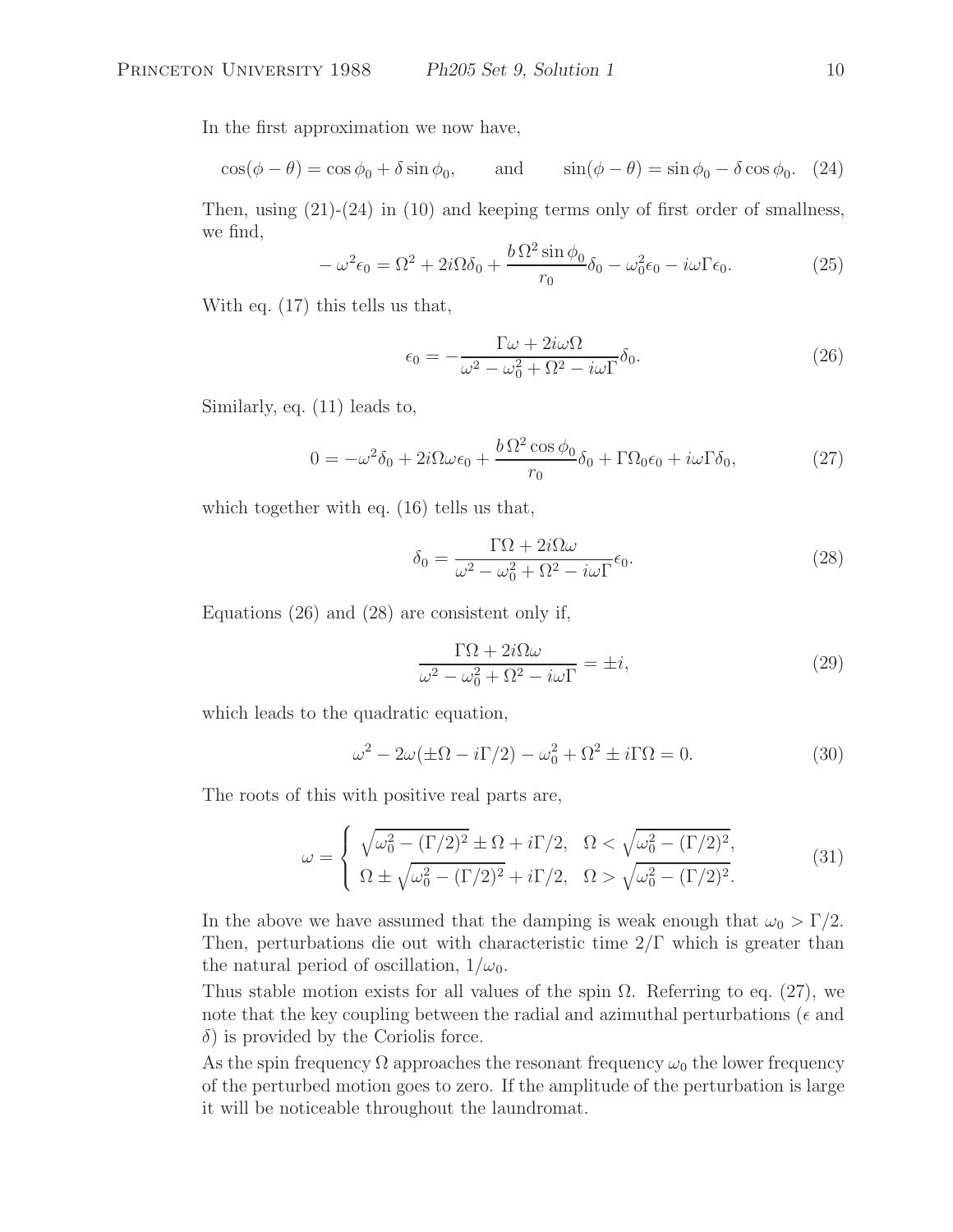For high spin, eqs. (28) and (31) yield the relation,

$$
\delta_0 = \frac{i\epsilon_0}{1 - \frac{i\Gamma}{2\Omega} - \frac{\Gamma^2}{8\Omega \left(\Omega \pm \sqrt{\omega_0^2 - (\Gamma/2)^2}\right)}} \approx i\epsilon_0,
$$
\n(32)

which indicates that the radial and azimuthal perturbations are 90<sup>°</sup> out of phase. The angular velocity of the motion of the center of the drum is,

$$
\dot{\theta} = \Omega + \epsilon_0 \sin \left( \Omega \pm \sqrt{\omega_0^2 - (\Gamma/2)^2} \right),\tag{33}
$$

which is  $\Omega$  on average. This implies that the perturbed motion of the shaft of the drum is still a circle of radius  $r_0$  to first approximation. However, since the frequency  $\omega$  of the perturbation differs from the average rotation frequency  $\Omega$ , the orbit of the center of the drum is not closed but precesses at angular frequency  $\omega_0$ , as sketched below.



The steady motion of the axis of the drum is at angular velocity  $\Omega$  in a circle of radius  $r_0$  about the origin. The perturbed orbit is nearly circular, but precesses with angular velocity  $\omega_0$  and lies in the annulus  $r_0(1 - \epsilon_0) < r < r_0(1 + \epsilon_0)$ .

In the limit that  $\Omega \gg \omega_0$  the motion of the center of the drum is essentially a circle of radius  $r_0$  displaced by distance  $\epsilon_0 r_0$  from the origin, as shown below. In practice this displacement can be quite noticeable, as the reader can confirm on his or her next trip to the laundromat.



If the drive frequency  $\Omega$  is large compared to the resonant frequency  $\omega_0$  the perturbed motion is a circle of radius  $r_0$  whose center is displaced by  $\epsilon r_0$ .

The motion of the axis of the drum of the washer is an example of the motion of unbalanced shafts of large rotating machines, as has been well described by Landau and Kitaigorodsky in a popular book, pp. 176-180 of

http://kirkmcd.princeton.edu/examples/mechanics/landau\_motion\_74.pdf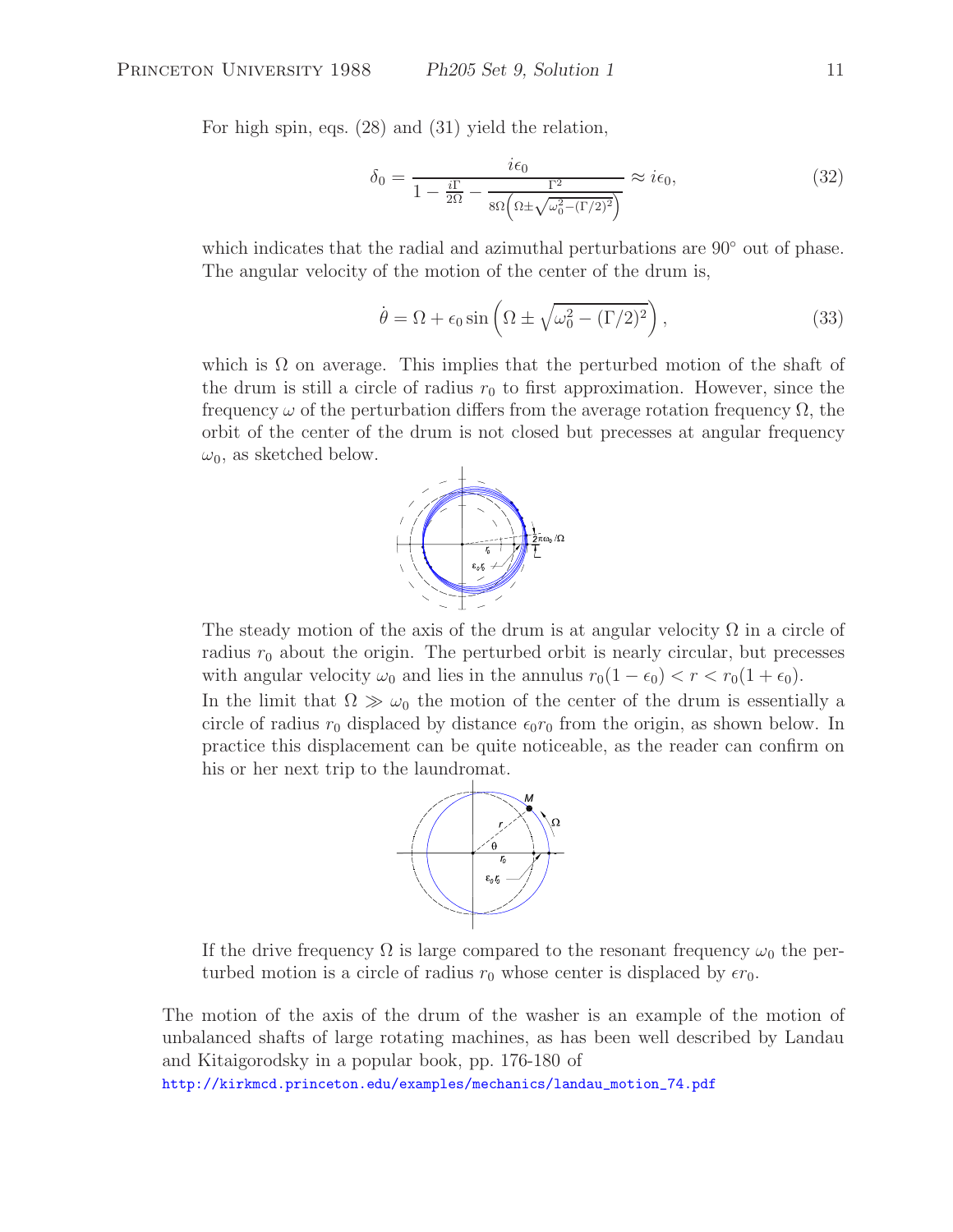#### 2. **Wobble-Plate Engine.**

This example is from Probs. 324-325, p. 437 of J.P. den Hartog, *Mechanics* (McGraw-Hill, 1948), http://kirkmcd.princeton.edu/examples/mechanics/denhartog\_48.pdf

A disk of mass M and radius R is mounted on a shaft through its center, making angle  $\alpha$  as shown in the figure below. The disk rotates with constant angular velocity  $\omega$ about the shaft.



(a) The principal axes of a uniform disk are its axis,  $\hat{\mathbf{3}}_1$ , and any two orthogonal axes in the plane of the disk. We take axis  $\mathbf{i}_1$  to lie in the plane of the shaft and the axis of the disk, and  $\hat{i}_2 = \hat{i}_3 \times \hat{i}_1$  perpendicular to this plane (*i.e.*, out of the page). The moment of inertia of the disk about its axis  $\mathbf{i}_3$  is,

$$
I_{\text{pa},3} = \frac{MR^2}{2} \,. \tag{34}
$$

Then, by the perpendicular-axis theorem, the (equal) moments of inertia about principal axes 1 and 2 are,

$$
I_{\text{pa},1} = I_{\text{pa},2} = \frac{MR^2}{4} \,. \tag{35}
$$

The angular velocity of the disk in the frame of the principal axes is,

$$
\omega_{\text{pa}} = \omega(\sin \alpha, 0, \cos \alpha, ). \tag{36}
$$

The inertia tensor Ipa of the disk is diagonal, so its angular momentum **L**disk,pa has the form,

$$
\mathbf{L}_{\text{disk,pa}} = I_{\text{pa}} \cdot \boldsymbol{\omega}_{\text{pa}} = (I_{\text{pa},1} \omega_{\text{pa},1}, I_{\text{pa},2} \omega_{\text{pa},2}, I_{\text{pa},3} \omega_{\text{pa},3}) = \frac{MR^2\omega}{4} (\sin\alpha, 0, 2\cos\alpha). (37)
$$

Hence, the angle  $\beta$  of  $\mathbf{L}_{disk,pa}$  to the shaft is related by,

$$
\tan(\alpha - \beta) = \frac{\sin \alpha}{2 \cos \alpha} = \frac{\tan \alpha}{2},\tag{38}
$$

$$
\tan \beta = \tan([\alpha - (\alpha - \beta)] = \frac{\tan \alpha - \tan(\alpha - \beta)}{1 + \tan \alpha \tan(\alpha - \beta)} = \frac{\tan \alpha}{2(1 + \frac{1}{2}\tan^2 \alpha)} = \frac{\tan \alpha}{2 + \tan^2 \alpha}.
$$
(39)

The principal-axis frame rotates with respect the lab frame, so the angular momentum is not constant in the lab frame, and the wobble plate would be described as "unbalanced" in the lab frame.

In the lab frame, we consider a (fixed) coordinate system  $(x, y, z)$  with  $\hat{z}$  along the shaft,  $\hat{\mathbf{x}}$  in the plane of the shaft and the axis of the disk, and  $\hat{\mathbf{y}} = \hat{\mathbf{z}} \times \hat{\mathbf{x}}$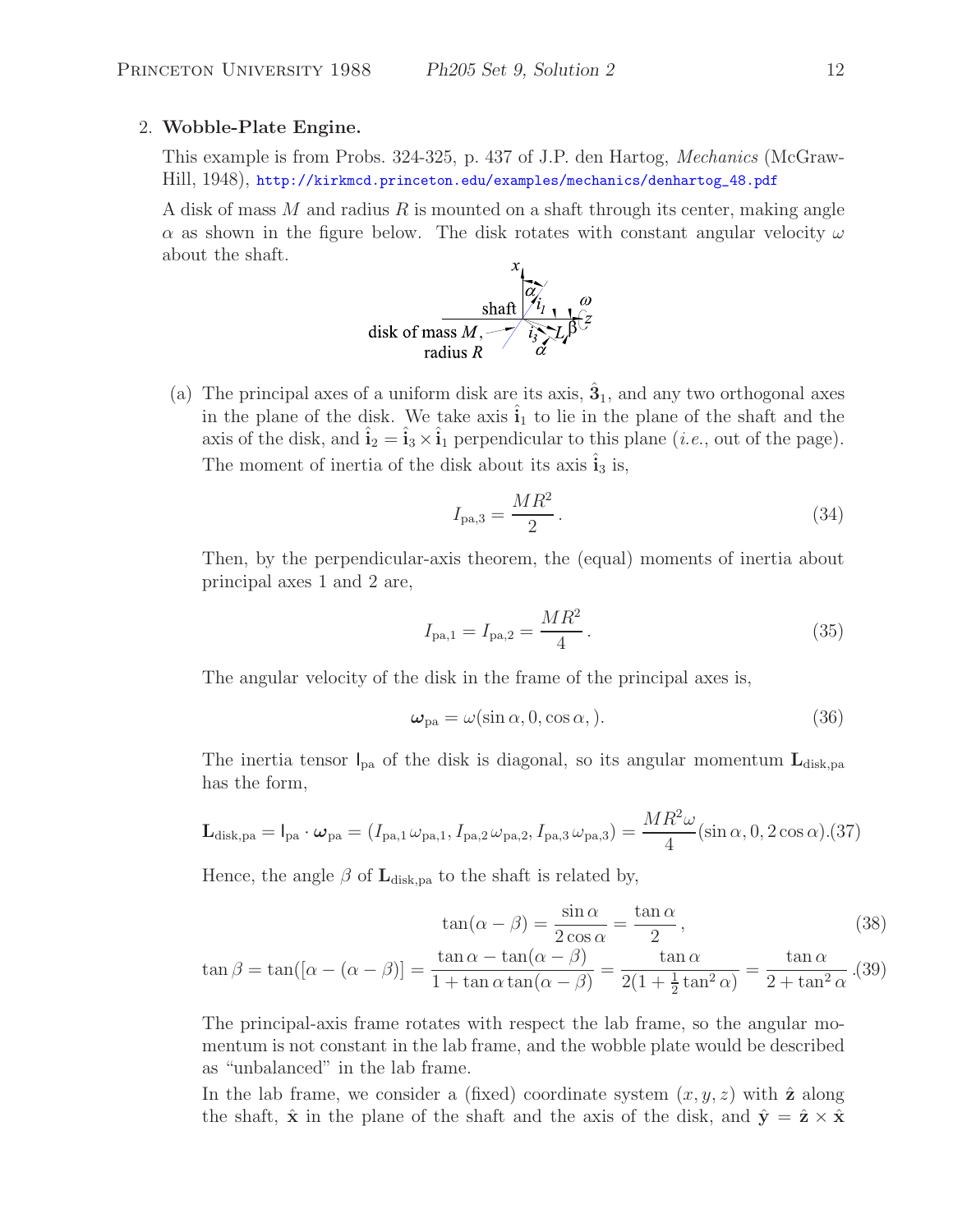perpendicular to this plane (*i.e.*, out of the page). Then, the z-component of L<sub>disk,pa</sub> is "balanced", as it requires no forces/torques on the shaft to maintain it. In contrast, the component  $\mathbf{L}_{\text{disk},p a, \perp}$  perpendicular to the shaft, with magnitude  $L_{disk,pa} \sin \beta$ , is "unbalanced" in the sense of requiring forces/torques on the shaft to be maintained. This "unbalanced" component of the angular momentum of the disk rotates with angular velocity  $\omega$  about the shaft, in the (fixed)  $(x, y, z)$ frame.

(b) Four pistons of mass  $m$  each have rods that are parallel to the main shaft, at distance r. The piston rods press against the rotating tilted disk at,

$$
\mathbf{r}_{\text{rod},n} = (r\sin n\pi/2, -r\cos n\pi/2, r\tan\alpha\sin(n\pi/2 - \omega t)),\tag{40}
$$

in a fixed rectangular coordinate system with  $z$  along the shaft and  $z$  in the page, for  $n = 1-4$ . Hence, the pistons are driven back and forth by the rotating disk (or *vice versa*) in simple harmonic motion, to make an engine.



The piston rods have length  $l$ , so the centers of the pistons are at,

$$
\mathbf{r}_n = (r\sin n\pi/2, -r\cos n\pi/2, r\tan\alpha\sin(n\pi/2 - \omega t) - l). \tag{41}
$$

The pistons have velocity (in the z-direction),

$$
v_{n,z} = -\omega r \tan \alpha \cos(n\pi/2 - \omega t), \qquad (42)
$$

and their total angular momentum about the origin (in the fixed  $(x, y, z)$  coordinate system) is,

$$
\mathbf{L}_p = \sum_n \mathbf{r}_n \times m\mathbf{v}_n
$$
  
=  $mr^2\omega \tan \alpha \sum_n (\cos(n\pi/2)\cos(n\pi/2 - \omega t), \sin(n\pi/2)\cos(n\pi/2 - \omega t), 0)$   

$$
\frac{mr^2\omega \tan \alpha}{2} \sum_n (\cos \omega t + \cos(n\pi - \omega t), \sin \omega t - \sin(n\pi - \omega t), 0)
$$
  
=  $2mr^2\omega \tan \alpha (\cos \omega t, \sin \omega t, 0).$  (43)

Thus, the total angular momentum of the piston rotates about the z axis with angular velocity  $\omega$ , and points in the x-direction at  $t = 0$ .

If the angular momentum (43) of the pistons cancels the component **L**disk,pa,<sup>⊥</sup> of the angular momentum of the disk, found in part (a), then the total angular momentum of the system would be "balanced" (*i.e.*, about the *z*-axis of the shaft). For this, we need,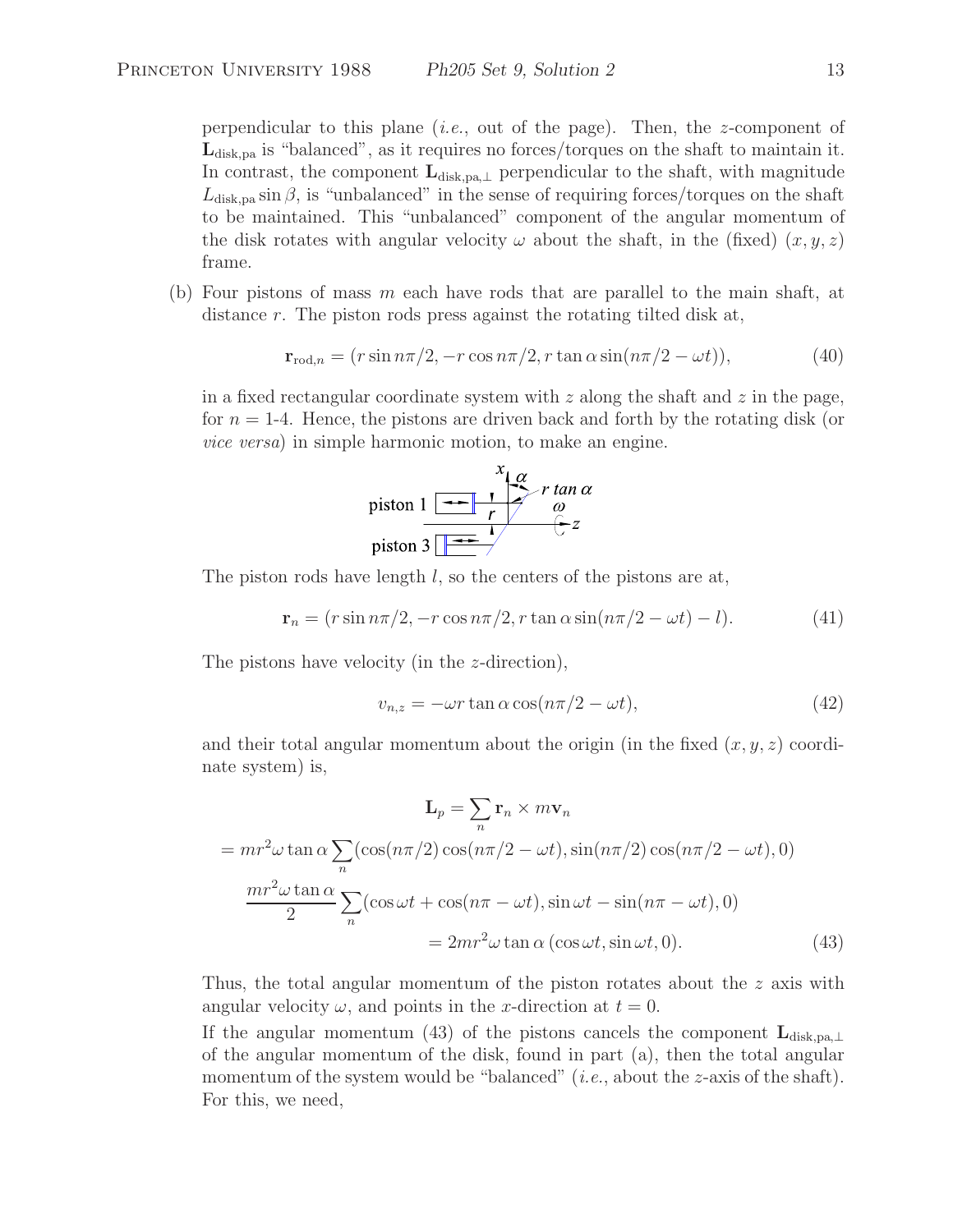$$
L_{p,\perp} = 2mr^2\omega \tan \alpha = L_{\text{disk},\text{pa},\perp} \sin \beta = \frac{MR^2\omega}{4} \sqrt{\sin^2 \alpha + 4 \cos^2 \alpha} \sin \beta
$$
  

$$
= \frac{MR^2\omega}{4} \cos \alpha \sqrt{\tan^2 \alpha + 4} \frac{\tan \alpha}{\sqrt{\tan^2 \alpha + (2 + \tan^2 \alpha)^2}}
$$
  

$$
= \frac{MR^2\omega}{4} \sin \alpha \frac{\sqrt{\tan^2 \alpha + 4}}{\sqrt{4 + 5 \tan^2 \alpha + \tan^4 \alpha}} = \frac{MR^2\omega}{4} \sin \alpha \frac{\sqrt{\tan^2 \alpha + 4}}{\sqrt{(4 + \tan^2 \alpha)(1 + \tan^2 \alpha)}}
$$
  

$$
= \frac{MR^2\omega}{4} \sin \alpha \cos \alpha,
$$
  

$$
m = \frac{MR^2 \cos^2 \alpha}{8r^2}.
$$
 (45)

*Although the wobble-plate engine is technically clever, it was not a commercial success. See, for example,*

http://kirkmcd.princeton.edu/examples/EM/anning\_per\_248\_11.pdf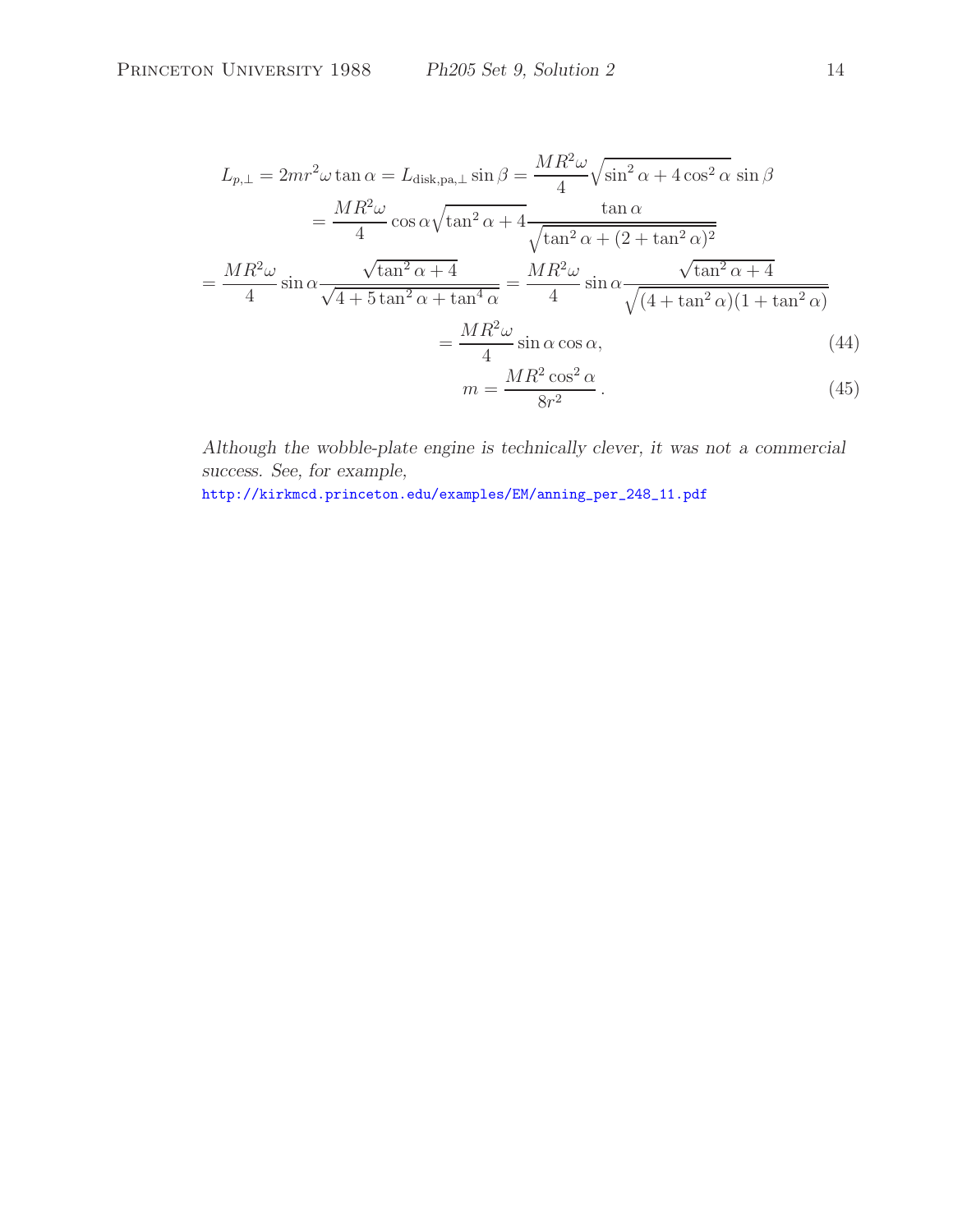3. (a) *This is Prob. 13, p. 259 of* V. Barger and M. Olsson, *Classical Mechanics A Modern Perspective* (McGraw-Hill), 1973),

http://kirkmcd.princeton.edu/examples/EM/barger\_73.pdf

A coin initially in a horizontal plane is tossed vertically into the air with angular velocity components  $\omega_1$  about a diameter and  $\omega_3$  about its symmetry axis. If  $\omega_3$  were zero, the coin would simply spin about a (horizontal) diameter. If  $\omega_3$  is nonzero, the coin will precess about the conserved angular momentum  $\mathbf{L} = \mathbf{I} \cdot \boldsymbol{\omega}$ . We adopt a principal-axis coordinate system, with  $\mathbf{i}_3$  along the symmetry axis of the coin, and  $\mathbf{i}_1$  and  $\mathbf{i}_2$  in the plane of the coin, which is initially horizontal, as shown on the left below.



The inertia tensor I is diagonal in this system, with  $I_{11} = I_{22} = ma^2/4$  and  $I_{33} = ma^2/2$ , where m is the mass of the coin, and a is its radius. The (conserved) angular momentum **L** of the coin is, in the initial principal-axis coordinate system,

$$
\mathbf{L} = (I_{11}\omega_1, I_{22}\omega_2, I_{33}\omega_3) = \frac{ma^2}{4}(\omega_1, 0, 2\omega_3), \qquad \tan \theta = \frac{\omega_1}{2\omega_3}.
$$
 (46)

After the coin has precessed by 180◦ about **L**, it is in the configuration shown on the right above. For the initial bottom face of the coin to be visible from above at this time (such that the coin can "flip"), we must have  $\theta > 45^{\circ}$ , where  $\theta$  is the angle between  $\bf{L}$  and  $\bf{i}_3$ .

For the same face of the coin to be always visible to an observer looking from above (such that the coin lands without "flipping"), we must have  $\theta < 45^{\circ}$ , *i.e.*,

$$
\frac{\omega_1}{2\omega_3} < 1, \qquad \frac{\omega_3}{\omega_1} > \frac{1}{2} \,. \tag{47}
$$

(b) *This is Prob. 9.14, p. 414 of* G.R. Fowles and G.L. Cassiday, *Analytical Mechanics*, 7th ed. (Thomson Brooks/Cole, 2004).

The instantaneous axis of rotation of the space station is along the total angular velocity vector *ω*.

Just after the collision with a meteor, the space station still has angular velocity component  $\omega_0 \hat{\mathbf{3}}$  in the principal-axis system shown in the figure below.

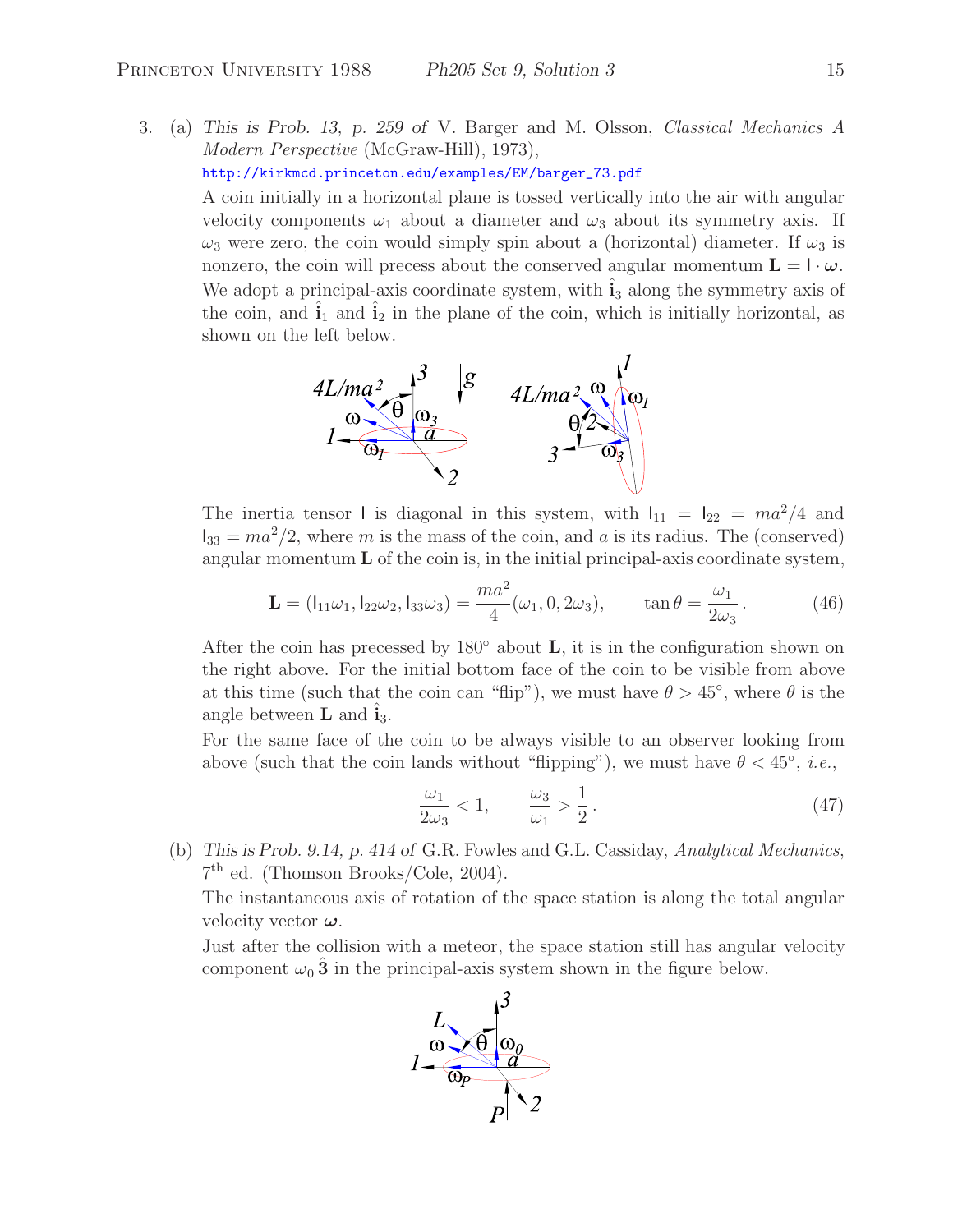The impulse **P** of the meteor, which struck the station of mass m at radius  $a\hat{2}$ gives it angular momentum component,

$$
L_1 = aP = I_{11}\omega_P = \frac{ma^2}{2}\omega_P, \qquad \omega_P = \frac{2aP}{m}, \qquad (48)
$$

recalling that for a ring,  $I_{11} = I_{22} = ma^2/2$ ,  $I_{33} = ma^2$ .

The angle  $\theta$  of the total angular velocity  $\boldsymbol{\omega} = (\omega_P, 0, \omega_0)$  to the axis of the space station (after the collision) is related by,

$$
\tan \theta = \frac{\omega_P}{\omega_0} = \frac{2aP}{\omega_0 m}.
$$
\n(49)

After the collision, the space station takes on center-of mass velocity  $P/m$ , and precesses about the conserved angular momentum,

$$
\mathbf{L} = (l_{11}\omega_P, 0, l_{33}\omega_0) = (aP, 0, ma^2\omega_0). \tag{50}
$$

Euler's equations for free precession tell us that in the principal-axis frame,

$$
\dot{\boldsymbol{\omega}} = \frac{\mathbf{I}_{33} - \mathbf{I}_{11}}{\mathbf{I}_{11}} \omega_0 \,\hat{\mathbf{3}} \times \boldsymbol{\omega} = \omega_0 \,\hat{\mathbf{3}} \times \boldsymbol{\omega} \equiv \boldsymbol{\Omega} \times \boldsymbol{\omega},\tag{51}
$$

so the angular velocity of precession is,

$$
\Omega = \omega_0. \tag{52}
$$

In the nonrotating frame of the space station before the collision, the principal axes (and  $\omega$ ) precess about **L** with angular velocity  $\Omega = \omega_0$  (such that the precession angular velocity vector is  $\Omega = \omega_0 \tilde{L}$  in this frame).

(c) *From sec. 39, p. 71 of* R.F. Deimel, *Mechanics of the Gyroscope* (Macmillan, 1929), http://kirkmcd.princeton.edu/examples/mechanics/deimel\_gyro\_52.pdf A body with a symmetry axis, **3**ˆ, is rotating subject to an external drag torque due to air resistance,

$$
\tau = -C\omega,\tag{53}
$$

where  $\omega$  is the total angular velocity vector.

By the symmetry,  $I_{11} = I_1 = I_2$ , so the third Euler equation simplifies to,

$$
-C\omega_3 = I_3\dot{\omega}_3 + \omega_1\omega_2(I_2 - I_1) = I_3\dot{\omega}_3, \qquad \omega_3 = \omega_{3,0}e^{-Ct/I_3}.
$$
 (54)

The other two Euler equations are, again noting the symmetry,

$$
-C\omega_1 = I_1\dot{\omega}_1 + \omega_2\omega_3(I_3 - I_1), \qquad -C\omega_2 = I_1\dot{\omega}_2 + \omega_3\omega_1(I_1 - I_3). \tag{55}
$$

Multiplying these by  $\omega_1$  and  $\omega_2$  and adding, we find,

$$
-C(\omega_1^2 + \omega_2^2) = I_1(\omega_1 \dot{\omega}_1 + \omega_2 \dot{\omega}_2) = \frac{I_1}{2} \frac{d}{dt}(\omega_1^2 + \omega_2^2),
$$
\n(56)

$$
\omega_1^2 + \omega_2^2 = (\omega_1^2 + \omega_2^2)_0 e^{-2Ct/l_1}.
$$
 (57)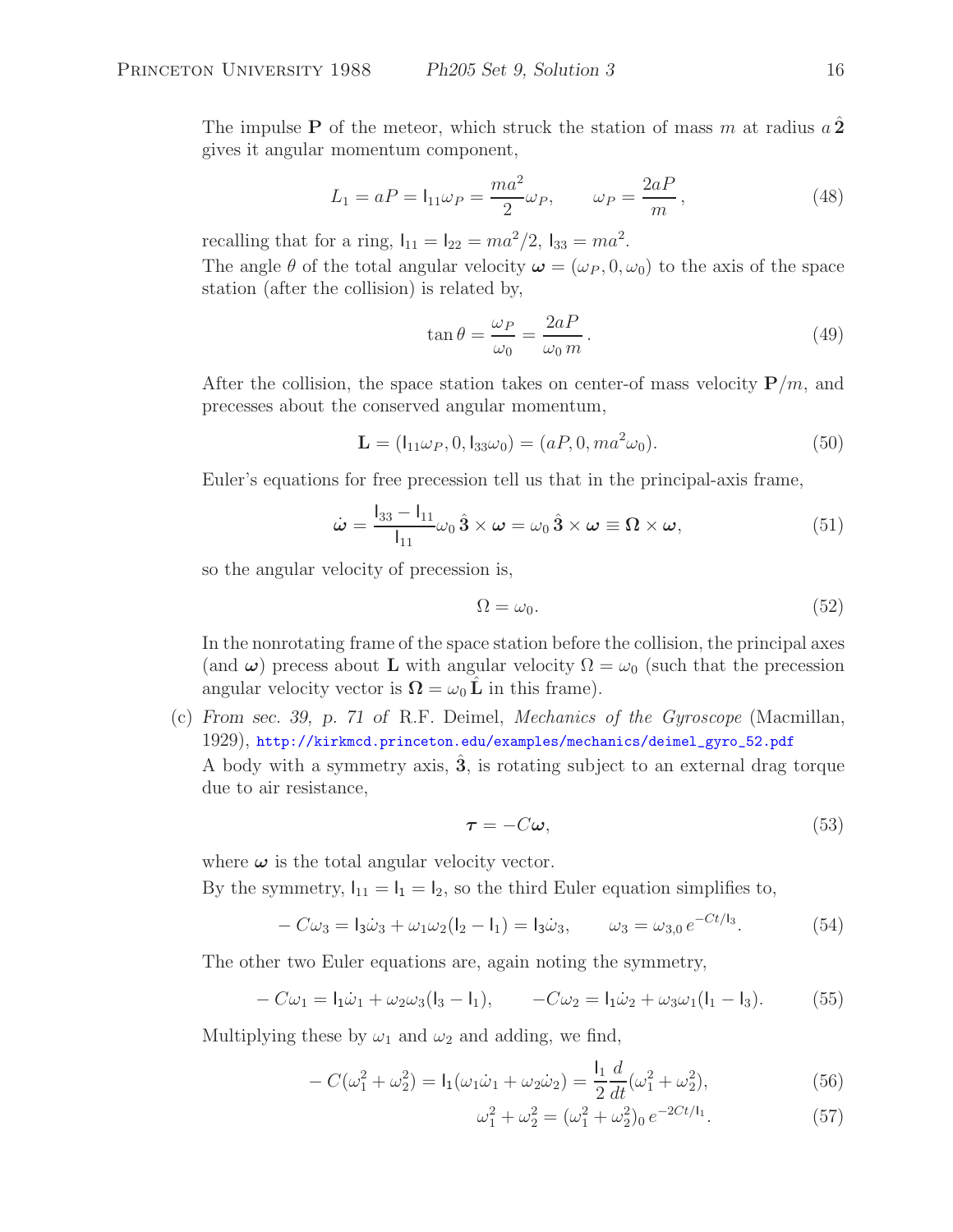

Hence, the angle between  $\omega$  and  $\hat{3}$  varies as,

$$
\tan \theta = \frac{\sqrt{\omega_1^2 + \omega_2^2}}{\omega_3} = \frac{\sqrt{\omega_1^2 + \omega_2^2} e^{-Ct/l_1}}{\omega_{3,0} e^{-Ct/l_3}} = \tan \theta_0 e^{-C(1/l_1 - 1/l_3)t}
$$

$$
= \tan \theta_0 e^{-C(l_3 - l_1)t/l_1 l_3}, \tag{58}
$$

For an oblate spheroid (such as a Frisbee),  $I_3 > I_1$ , so  $\theta \to 0$  as  $t \to \infty$ , while for a prolate spheroid (such as a pencil),  $I_3 < I_1$ , so  $\theta \to 90^\circ$  as  $t \to \infty$ .

*See also,* http://kirkmcd.princeton.edu/examples/mechanics/wainwright\_pm\_3\_641\_27.pdf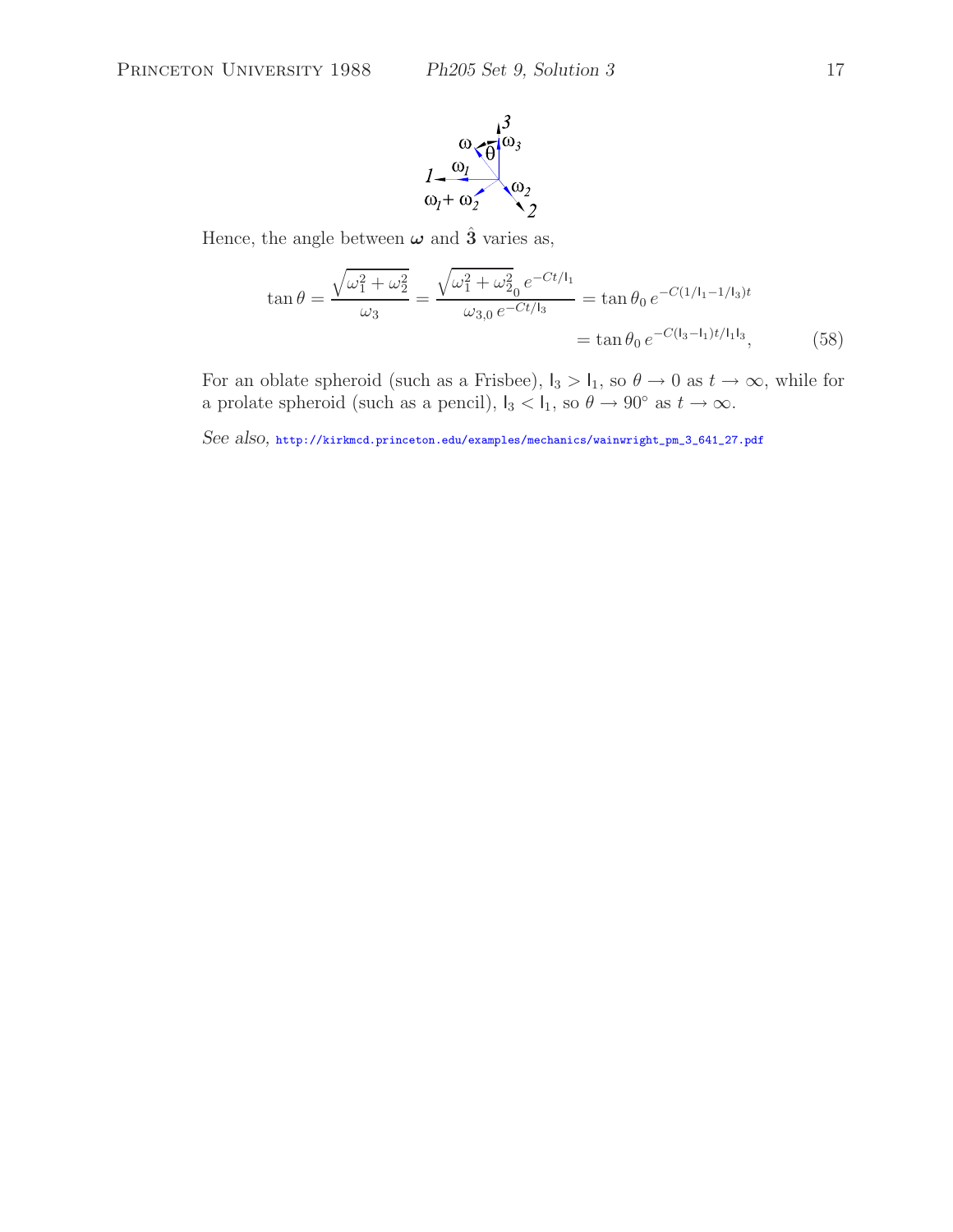### 4. *ω***hoops!**

*Aspects of this problem appear in Art. 290, p. 240 of* E.J. Routh, *The Elementary Part of a Treatise on the Dynamics of a System of Rigid Bodies*, 7th ed. (Macmillan, 1905), http://kirkmcd.princeton.edu/examples/mechanics/routh\_elementary\_rigid\_dynamics.pdf *and in Ex. 3, p. 169 of* E.T. Whittaker, *A Treatise on Analytical Dynamics of Particles and Rigid Bodies* (Cambridge U. Press, 1904, 1917, 1927, 1937),

http://kirkmcd.princeton.edu/examples/mechanics/whittaker\_dynamics\_17.pdf

A hoop of mass m and radius a is spinning about a diameter with angular velocity  $\omega_0$ . If a point A, at angle  $\theta$  to the axis of rotation, on the hoop is suddenly fixed, the angular momentum about this point is unchanged



In a frame where the center of the hoop is initially at rest, the angular momentum about point  $A$  is only that due to the motion relative to the center (of mass of) the hoop, namely,

$$
\mathbf{L} = I_d \boldsymbol{\omega}_0 = \frac{ma^2}{2} \boldsymbol{\omega}_0.
$$
 (59)

recalling that the moment of inertia  $I_d$  of a hoop about a diameter is  $1/2$  of that  $(ma^2)$ about its symmetry axis.

(a) After point A becomes fixed, we consider principal axes centered on point A, as shown in the figure above.

Just after point A becomes fixed, the motion does not include rotation about axis **3**, perpendicular to the plane of the hoop, so it is convenient to consider principal axes centered on point A, as shown in the figure above. Then  $\omega_3 = 0$  just after the sudden fixture, and the angular momentum  $\bf{L}$ , eq. (59), about A, and the angular velocity  $\omega$ , have components (in the principal-axis system),

$$
L_1 = L\sin\theta = I_1\omega_1 = (I_d + ma^2)\omega_1, \qquad \omega_1 = \frac{I_d}{I_d + ma^2}\omega_0\sin\theta \tag{60}
$$

$$
L_2 = -L\cos\theta = I_2\omega_2 = I_d\omega_2, \qquad \omega_2 = -\omega_0\cos\theta,\tag{61}
$$

$$
L_3 = 0 = I_3 \omega_3, \qquad \omega_3 = 0. \tag{62}
$$

For a hoop,  $I_2 = ma^2/2$ , so the instantaneous axis, along  $\omega$ , just after the sudden fixture is,

$$
\omega = \omega_0 \left( \frac{\sin \theta}{3}, -\cos \theta, 0 \right). \tag{63}
$$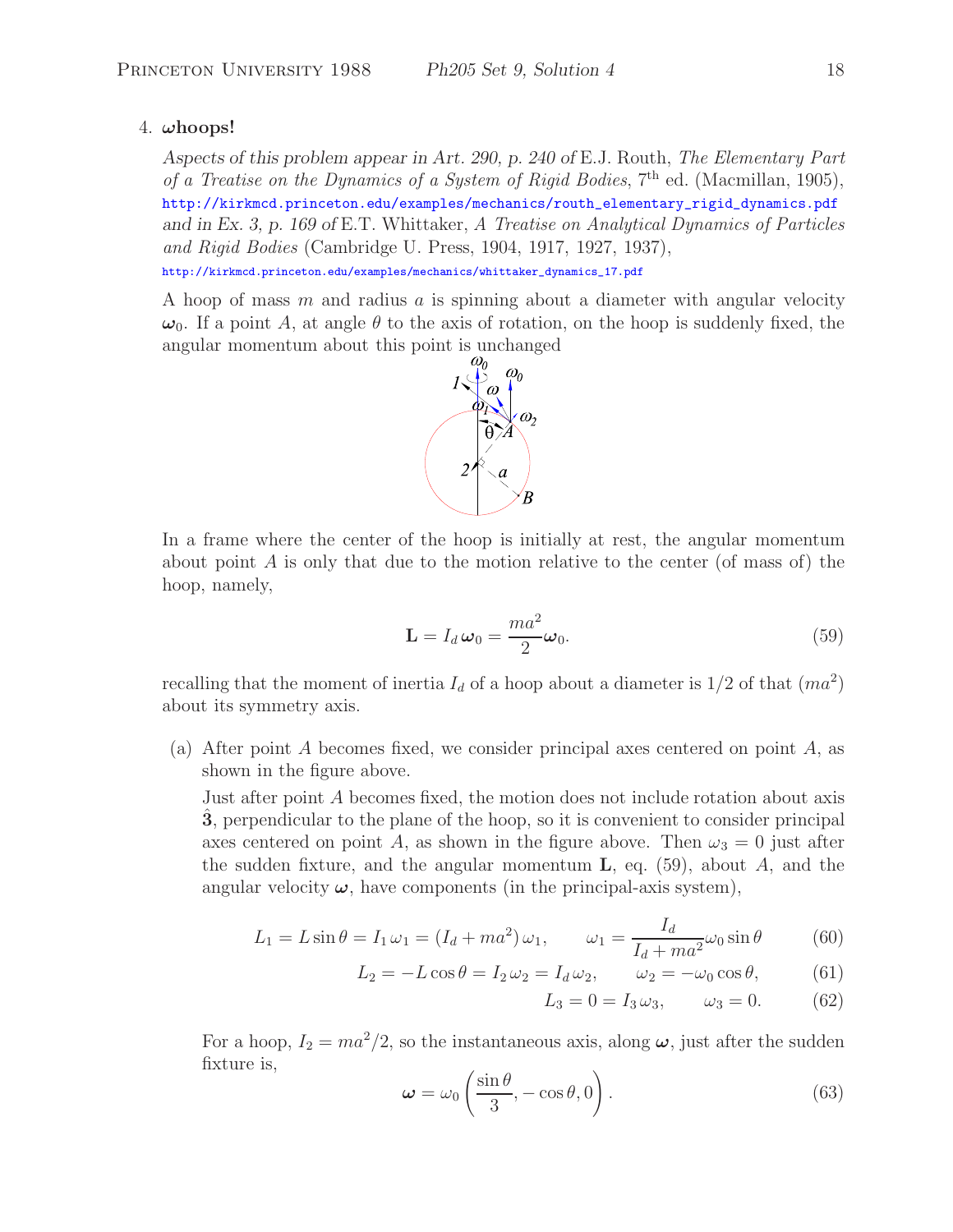For a uniform disk,  $I_d = ma^2/4$ , and for a uniform sphere  $I_d = 2ma^2/5$ , so the *instantaneous axes just after the sudden fixture those spinning bodies would be,*  $\boldsymbol{\omega}_\mathrm{disk} = \omega_0$  $\sin \theta$  $\frac{10}{5}$ , – cos  $\theta$ , 0  $\setminus$ ,  $\omega_{\rm disk} = \omega_0$  $\int 2\sin\theta$  $\frac{\text{m.s}}{7}$ , – cos  $\theta$ , 0  $\setminus$ . (64)

(b) Point *B* has coordinates 
$$
\mathbf{r}_B = (-a, a, 0)
$$
 in the principal-axis system, so its velocity just after the sudden future is,

$$
\mathbf{v}_B = \boldsymbol{\omega} \times \mathbf{r}_B = a\omega_0 \left( 0, 0, \frac{\sin \theta}{3} - \cos \theta \right). \tag{65}
$$

(c) Just after the sudden fixture the center (of mass of) the hoop, at  $\mathbf{r}_{cm} = (0, a, 0)$ in the principal-axis system, has velocity,

$$
\mathbf{v}_{\rm cm} = \boldsymbol{\omega} \times \mathbf{r}_{\rm cm} = a\omega_0 \left( 0, 0, \frac{\sin \theta}{3} \right), \tag{66}
$$

which is out of the page (and  $-1/3$  of the velocity of point A just before the sudden fixture).

The impulse **P** at point A provides the center-of-mass momentum just after the sudden fixture, so,

$$
\mathbf{P} = m\mathbf{v}_{\rm cm} = m a\omega_0 \left( 0, 0, \frac{\sin \theta}{3} \right),\tag{67}
$$

in the principal-axis system.

(d) If the hoop were to rotate steadily about point A with constant angular velocity (63), the angular momentum **L** would have to precess around  $\omega$ , requiring a torque,

$$
\tau = \frac{d\mathbf{L}}{dt} = \boldsymbol{\omega} \times \mathbf{L},\tag{68}
$$

about point A. Just after the sudden fixture, when  $\mathbf{L} = L(\sin \theta, -\cos \theta, 0) =$  $I_d\omega_0(\sin\theta, -\cos\theta, 0)$  in the principal-axis system, the required torque is,

$$
\tau = \frac{2}{3} I_d \omega_0^2 \sin \theta \cos \theta \hat{\mathbf{3}} = \frac{m a^2 \omega_0^2 \sin \theta \cos \theta}{3} \hat{\mathbf{3}}.
$$
 (69)

As the hoop rotates about the constant vector  $\omega$ , the torque vector must rotate/precess about  $\omega$  also.

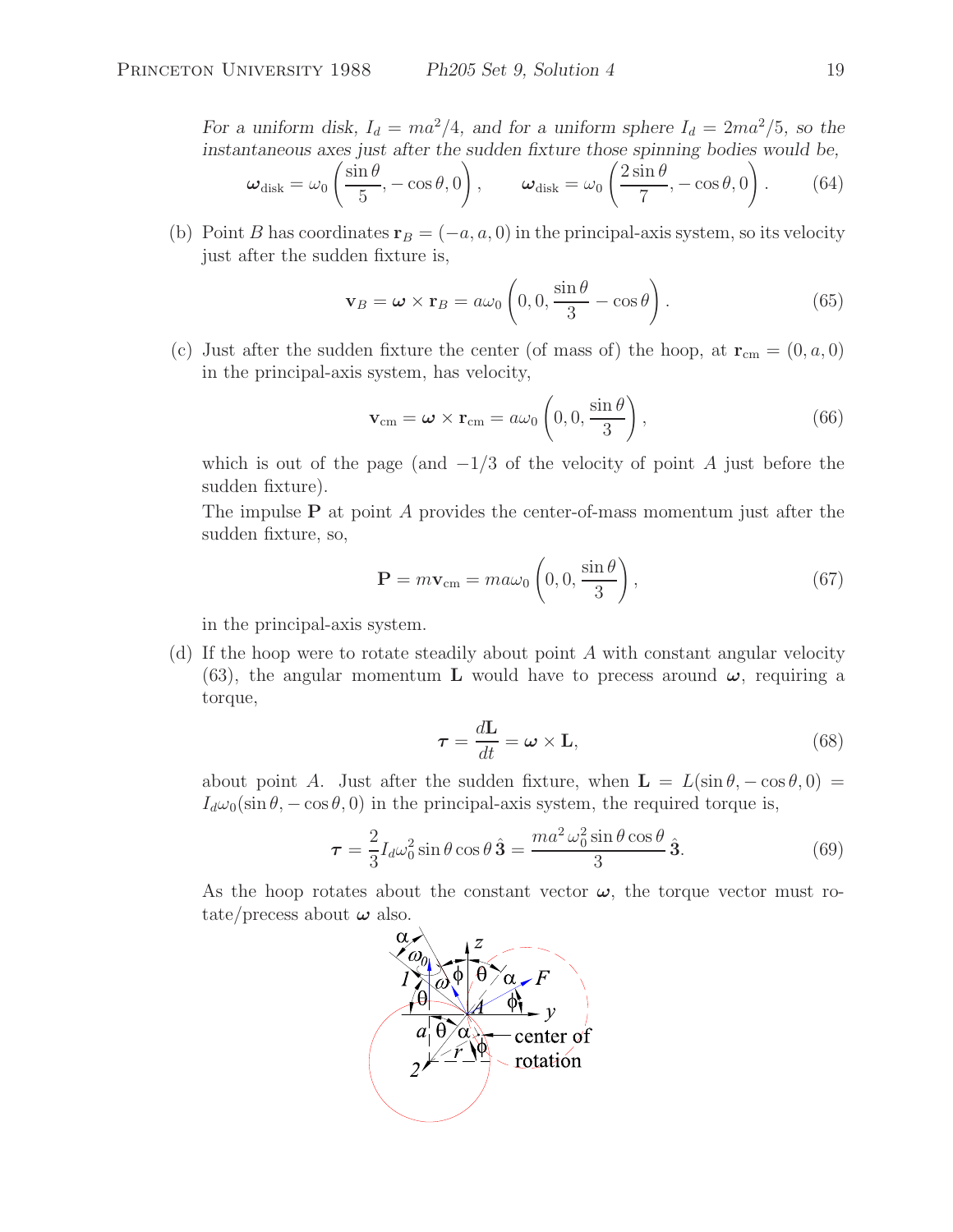For steady rotation about the fixed point A, the center of rotation of the hoop lies along vector  $\omega$  through A, at distance  $a \sin \alpha$  from it, where  $\alpha$  is the angle between  $\omega$  and the 1-axis. We also define  $\phi$  as the angle between  $\omega$  and the *z*-axis (which is parallel to  $\omega_0$ ). Then,

$$
\alpha + \theta + \phi = \frac{\pi}{2}, \qquad \cos \alpha = \frac{\omega_1}{\omega} = \frac{\sin \theta}{3\sqrt{\frac{1}{9}\sin^2 \theta + \cos^2 \theta}}.
$$
 (70)

The center of the hoop moves in a circle of radius  $r = a \cos \alpha$  with angular velocity  $\omega$ , which requires a force **F** on point A of magnitude,

$$
F = m\omega^2 r = ma\,\omega_0^2 \cos\alpha \left(\frac{\sin^2\theta}{9} + \cos^2\theta\right) = \frac{ma\,\omega_0^2 \sin^2\theta}{9} \sqrt{1 + 9\cot^2\theta}.\tag{71}
$$

Vector **F** makes angle  $\phi$  to the y-axis (perpendicular to  $\omega_0$ ) just after the sudden fixture, and as the hoop rotates, vector **F** also precesses about  $\omega$ .

For the trivial case of  $\theta = 0$ , point A is already fixed in the initial state, so **P**,  $\tau$ and **F** are all zero, as consistent with eqs.  $(67)$ ,  $(69)$  and  $(71)$ .

For  $\theta = 90^{\circ}$ ,  $\mathbf{P} = ma\omega_0(0, 0, 1/3)$ ,  $\boldsymbol{\tau} = 0$ , and  $F = ma\omega_0^2/9$ , with  $\alpha = \phi = 0$ .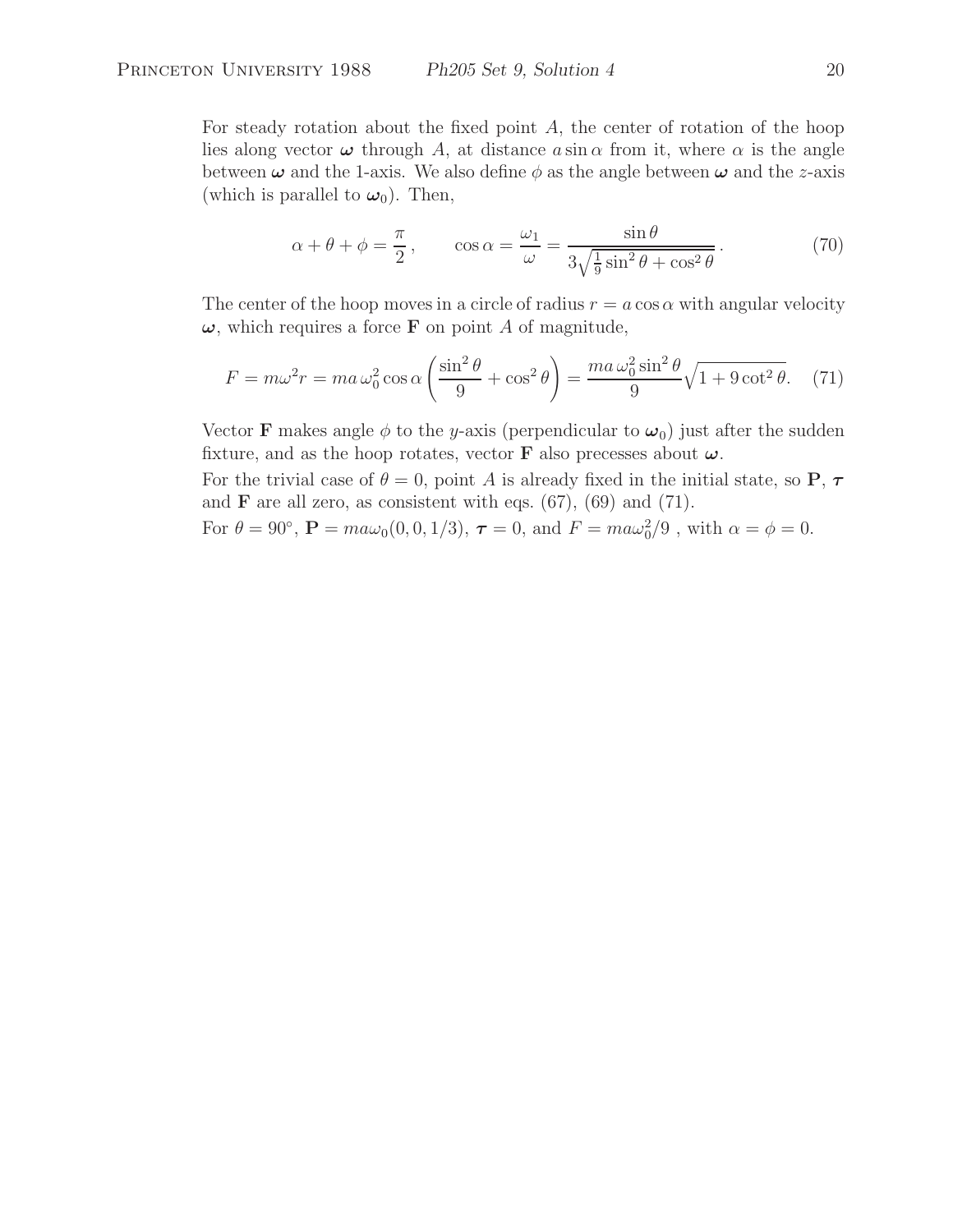#### 5. **Steady Motion of a Rolling Wheel.**

*This problem is discussed, for example, in sec. 29, p. 54 of* R.F. Deimel, *Mechanics of the Gyroscope* (Macmillan, 1929), http://kirkmcd.princeton.edu/examples/mechanics/deimel\_gyro\_52.pdf *and in prob. 3.7, p. 38 of* D.F. Lawden, *Analytical Mechanics* (Allen & Unwin, 1972), http://kirkmcd.princeton.edu/examples/mechanics/lawden\_72.pdf

A wheel in the form of a hoop of mass m and radius a rolls without slipping on a horizontal surface. The plane of the hoop makes angle  $\theta$  to the vertical. Its center moves in a (horizontal) circle of radius b, with angular velocity  $\Omega$ . The wheel rotates about its axle with angular velocity  $\omega$ .



We consider steady motion, for which  $\omega$ ,  $\Omega$  and  $\theta$  are constants.

(a) As the hoop rolls around the vertical axis  $\Omega$ , the velocity of the point of contact of the hoop with the horizontal plane is,

$$
v = \Omega r = \Omega (b + a \sin \theta). \tag{72}
$$

Also, this velocity is related to the angular velocity  $\omega$  by  $v = \omega a$ , such that,

$$
\omega = \Omega \left( \frac{b}{a} + \sin \theta \right). \tag{73}
$$

(b) In the lab frame, we first consider a fixed, rectangular coordinate system,  $(x, y, z)$ , with at the center of the circle on the horizontal plane in which the wheel rolls. For steady motion of the wheel, the forces on it are a centripetal force  $\mathbf{F} = -m\Omega^2 \mathbf{b}$ , and a normal force  $N = mq \hat{z}$ .

We also consider body axes  $(1, 2, 3)$  with  $\hat{\mathbf{1}}$  and  $\hat{\mathbf{2}}$  in the plane of the wheel, and **3** along its axis (and hence along  $\omega$ ).

The torque about the center (of mass of) the wheel at a moment when **2** is in the y-z plane (with **1** out of the page), and  $\mathbf{b} = -b\hat{\mathbf{y}}$ , as shown in the figure above, is,

$$
\boldsymbol{\tau} = -a \,\hat{\mathbf{2}} \times (\mathbf{F} + \mathbf{N}) = -a \,\hat{\mathbf{2}} \times (-m\Omega^2 b \,\hat{\mathbf{y}} + mg \,\hat{\mathbf{z}})
$$

$$
= -a \,\hat{\mathbf{2}} \times [(m\Omega^2 b \sin \theta + mg \cos \theta) \,\hat{\mathbf{2}} + (m\Omega^2 b \cos \theta - mg \sin \theta) \,\hat{\mathbf{3}}]
$$

$$
= ma(g \sin \theta - \Omega^2 b \cos \theta) \,\hat{\mathbf{1}}.\tag{74}
$$

(c) The total angular velocity is,

$$
\boldsymbol{\omega}_{\text{tot}} = \boldsymbol{\omega} + \boldsymbol{\Omega} = \omega(-\cos\theta\,\hat{\mathbf{y}} - \sin\theta\,\hat{\mathbf{z}}) + \Omega\,\hat{\mathbf{z}} = \omega\,\hat{\mathbf{3}} + \Omega(\cos\theta\,\hat{\mathbf{2}} - \sin\theta\,\hat{\mathbf{3}}), \quad (75)
$$

at the moment shown in the figure above.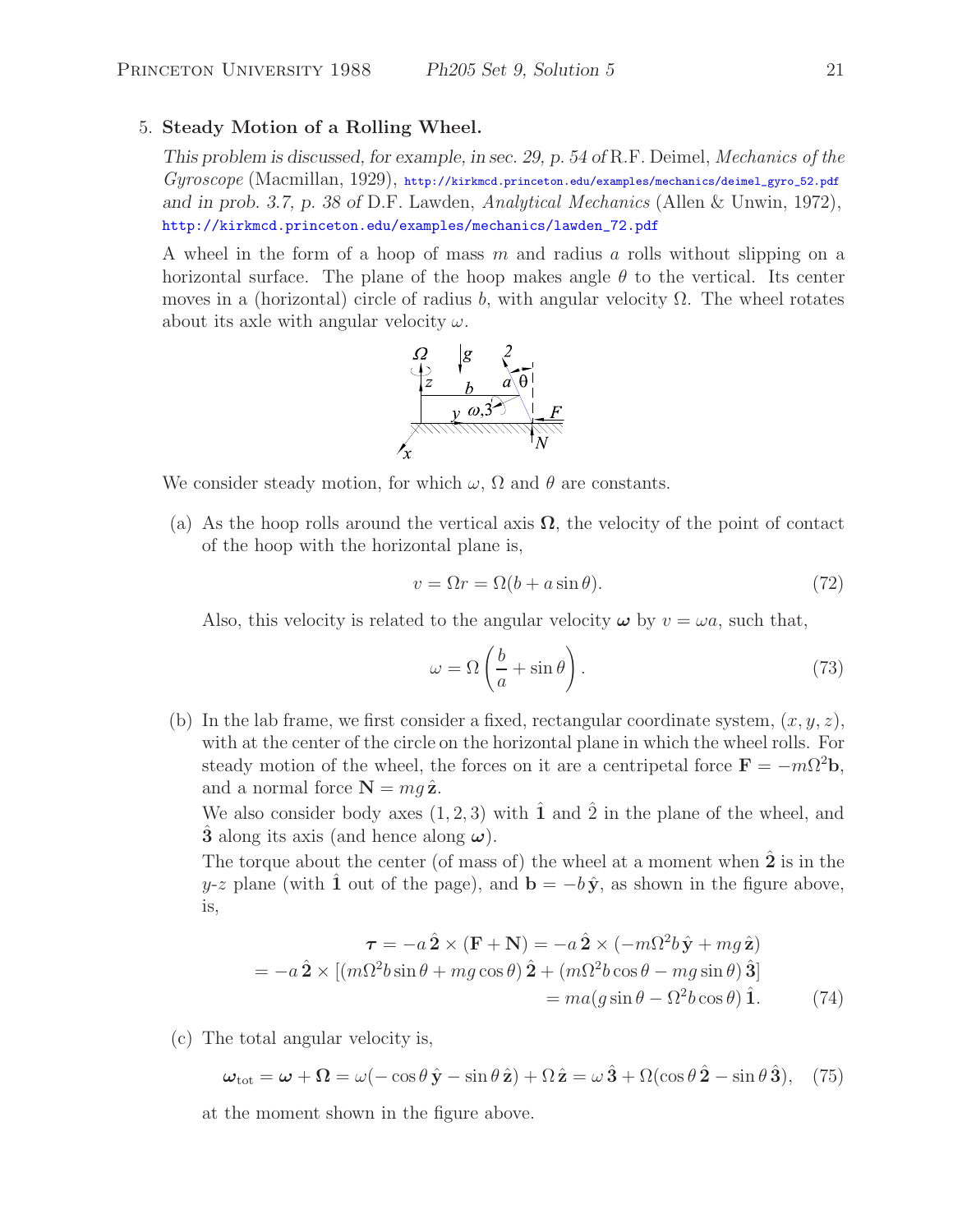To use Euler's equations, we consider the body frame  $(1, 2, 3)$ , in which  $\omega = \omega \hat{3}$ is constant, but  $\Omega$  is rotating. Here, the principal moments of inertia are  $I_1 =$  $I_2 = I_3/2 = ma^2/2$ , so Euler's equations are, at the moment shown in the figure,

$$
\tau_1 = ma(g\sin\theta - \Omega^2 b\cos\theta) = I_1 \dot{\omega}_{\text{tot},1} + (I_3 - I_2)\omega_{\text{tot},2}\omega_{\text{tot},3}
$$

$$
= (ma^2/2)(\dot{\omega}_{\text{tot},1} + \Omega\cos\theta(\omega - \Omega\sin\theta), \tag{76}
$$

$$
\tau_2 = 0 = I_2 \dot{\omega}_{\text{tot},2} + (I_1 - I_3)\omega_{\text{tot},3}\omega_{\text{tot},1} = (ma^2/2)\dot{\omega}_{\text{tot},2},\tag{77}
$$

$$
\tau_3 = 0 = I_3 \dot{\omega}_{\text{tot},2} + (I_1 - I_3)\omega_{\text{tot},3}\omega_{\text{tot},1} = ma^2 \dot{\omega}_{\text{tot},3}.
$$
 (78)

To complete the solution using the only nontrivial Euler equation, (76), we need  $\dot{\omega}_{\text{tot},1}$  at the moment shown in the figure above. For this, we note that in the  $(x, y, z)$  lab frame, the total angular velocity precesses around  $\Omega$ ,

$$
\frac{d\boldsymbol{\omega}_{\text{tot}}}{dt}\bigg|_{(x,y,z)} = \boldsymbol{\Omega} \times \boldsymbol{\omega}_{\text{tot}} = \boldsymbol{\Omega} \times \boldsymbol{\omega} = \Omega(\cos\theta \,\hat{\mathbf{2}} - \sin\theta \,\hat{\mathbf{3}}) \times \boldsymbol{\omega} \,\hat{\mathbf{3}} = \boldsymbol{\omega}\Omega\cos\theta \,\hat{\mathbf{1}}. \tag{79}
$$

Also, the relation between the rates of change in the  $(x, y, z)$  lab frame and the  $(1, 2, 3)$  body frame that rotates with angular velocity  $\boldsymbol{\omega}_{\text{tot}}$  is,

$$
\frac{d\boldsymbol{\omega}_{\text{tot}}}{dt}\bigg|_{(x,y,z)} = \frac{d\boldsymbol{\omega}_{\text{tot}}}{dt}\bigg|_{(1,2,3)} + \boldsymbol{\omega}_{\text{tot}} \times \boldsymbol{\omega}_{\text{tot}} = \frac{d\boldsymbol{\omega}_{\text{tot}}}{dt}\bigg|_{(1,2,3)} = \omega\Omega\cos\theta\,\hat{1}.\tag{80}
$$

Using this in eq. (76), we find, recalling eq. (73),

$$
2(g\sin\theta - \Omega^2 b\cos\theta) = a[\omega\Omega\cos\theta + \Omega\cos\theta(\omega - \Omega\sin\theta)]
$$
  
=  $\Omega^2 \cos\theta(b + a\sin\theta) + \Omega^2 \cos\theta(b + a\sin\theta) - a\Omega^2 \cos\theta \sin\theta)$   
=  $2\Omega^2 b\cos\theta + \Omega^2 a\cos\theta \sin\theta$ , (81)

$$
\Omega^2 = \frac{2g \tan \theta}{4b + a \sin \theta}.
$$
 (82)

(d) Instead of using Euler's equations, we consider a set of principal axes  $(1', 2', 3' = 3)$ that don't roll with the hoop, but rather rotate about the vertical  $\Omega$ . The 1' axis is always horizontal, and 2' axis always lies in a vertical plane. Hence, at the moment shown in the figure above,  $1' = 1$ ,  $2' = 2$  and  $3' = 3$ .

The angular velocity of the wheel is, recalling eq. (75),

$$
\boldsymbol{\omega}_{\text{tot}} = \Omega \cos \theta \, \hat{\mathbf{2}}' + \left(\omega - \Omega \sin \theta\right) \hat{\mathbf{3}}',\tag{83}
$$

while the principal moments of inertia are  $I_{1'} = I_{2'} = I_{3'}/2 = ma^2/2$ , so angular momentum of the rolling wheel is,

$$
\mathbf{L} = \mathbf{I} \cdot \boldsymbol{\omega}_{\text{tot}} = \frac{ma^2}{2} [\Omega \cos \theta \, \hat{\mathbf{2}}' + 2(\omega - \Omega \sin \theta) \, \hat{\mathbf{3}}'].
$$
 (84)

In the  $(x, y, z)$  lab frame, the  $(1', 2', 3')$  axes precess about the z axis with angular velocity  $\Omega$ , while the angular momentum **L** is constant in the latter frame. Hence,

$$
\boldsymbol{\tau}_{(x,y,z)} = \left. \frac{d\mathbf{L}}{dt} \right|_{(x,y,z)} = \left. \frac{d\mathbf{L}}{dt} \right|_{(1',2',3')} + \boldsymbol{\Omega} \times \mathbf{L} = \boldsymbol{\Omega} \times \mathbf{L}.
$$
 (85)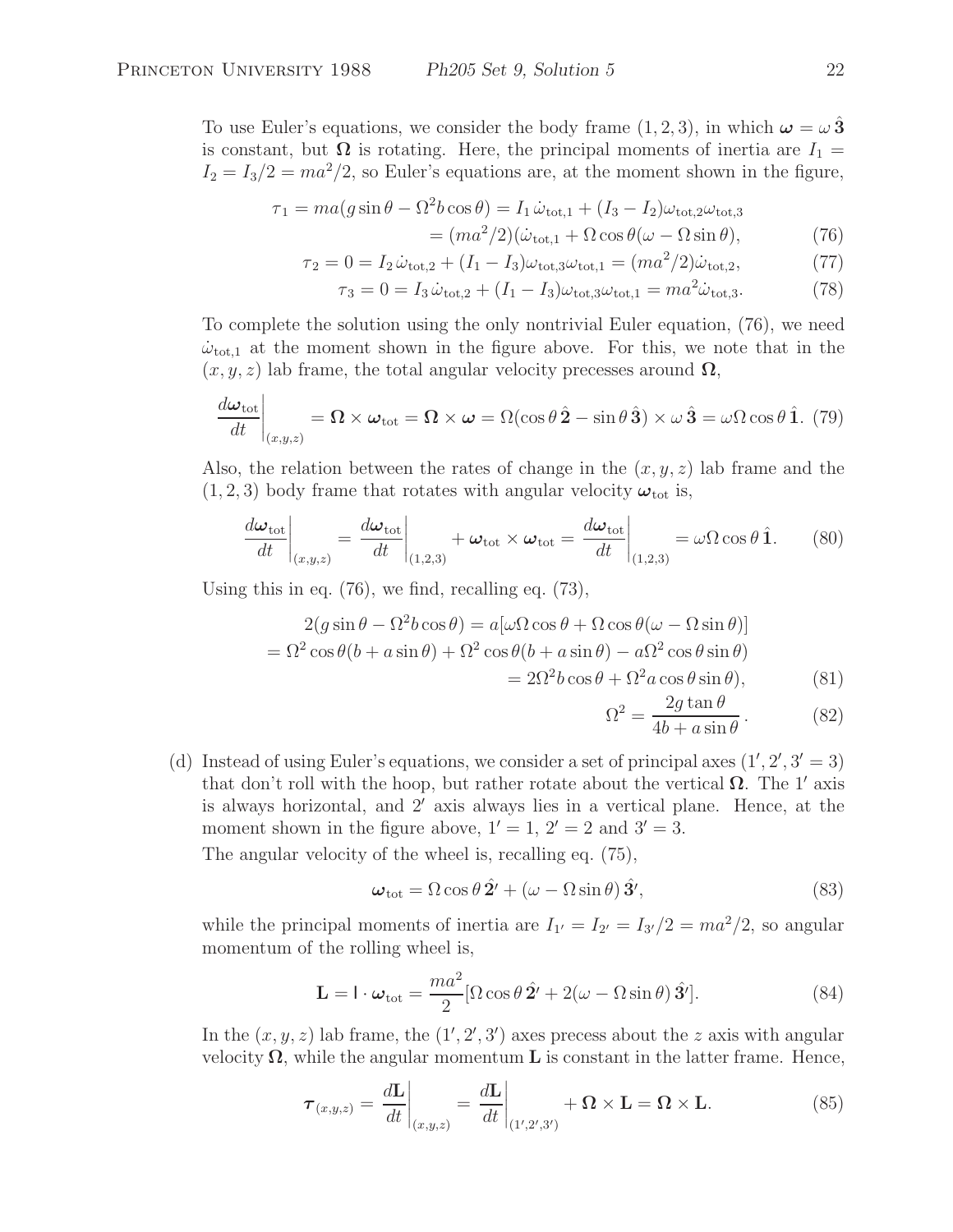At the moment shown in the figure above we can write the angular momentum (84) as,

$$
\mathbf{L} = \frac{ma^2}{2} [\Omega \cos \theta (-\sin \theta \,\hat{\mathbf{y}} + \cos \theta \,\hat{\mathbf{z}}) + 2(\omega - \Omega \sin \theta)(-\cos \theta \,\hat{\mathbf{y}} - \sin \theta \,\hat{\mathbf{z}})]
$$
  
= 
$$
\frac{ma^2}{2} [(\Omega \cos \theta \sin \theta - 2\omega \cos \theta) \,\hat{\mathbf{y}} + (\Omega(\cos^2 \theta + 2\sin^2 \theta) - 2\omega \cos \theta) \,\hat{\mathbf{z}})], \quad (86)
$$

Then, recalling eq. (74),

$$
\boldsymbol{\tau} = ma(g\sin\theta - \Omega^2 b\cos\theta)\,\hat{\mathbf{x}} = \boldsymbol{\Omega} \times \mathbf{L} = \frac{ma^2\Omega}{2}(2\omega\cos\theta - \Omega\cos\theta\sin\theta)\,\hat{\mathbf{x}}.\tag{87}
$$

Finally, we use eq. (73) to obtain,

$$
2(g\sin\theta - \Omega^2 b\cos\theta) = 2\Omega^2(b + a\sin\theta)\cos\theta - a\Omega^2\cos\theta\sin\theta, \tag{88}
$$

$$
\Omega^2 = \frac{2g \tan \theta}{4b + a \sin \theta},\qquad(89)
$$

as found in part (c).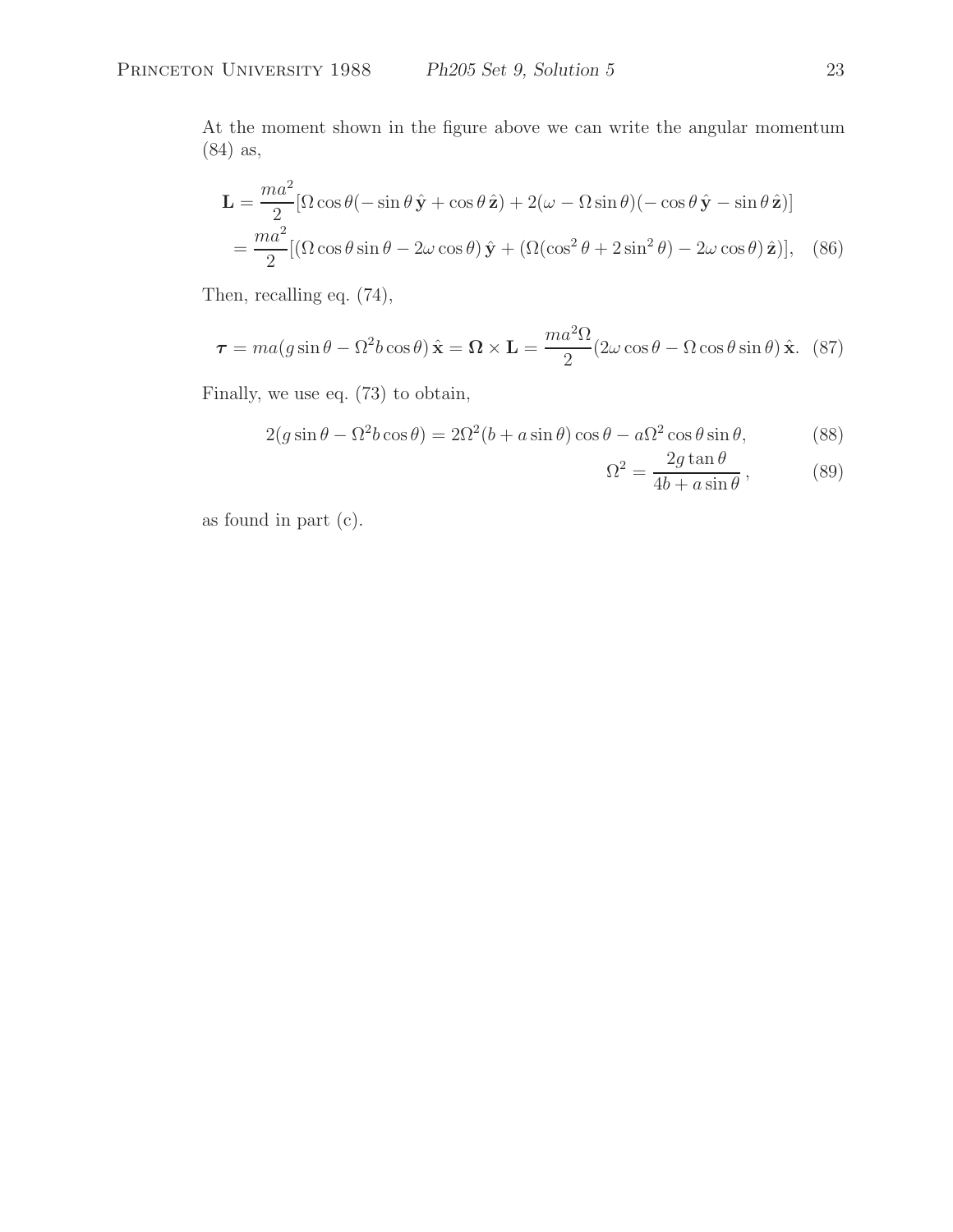### 6. **Spinning Coin.**

A thin coin of mass m and radius a spins without slipping on a table, with its center at rest (in the absence of friction) and the plane of the coin at angle  $\theta$  to the vertical. The point of contact moves in a circle of radius  $a \sin \theta$  with angular velocity  $\Omega$  about the vertical.



This is a special case of Prob. 5, with  $b = 0$ , so from eqs. (82) and (89) we know that  $\Omega^2 = 2g/a \cos \theta$  for a hoop (rather than a coin/solid disk).

However, the rolling constraint, eq. (73), which is the same for a hoop and a solid disk, says that the angular velocity about the symmetry axis of the coin is  $\Omega \sin \theta$  for  $b = 0$ , which goes to  $\Omega$  as  $\theta \to 90^{\circ}$ . This does not correspond to the observed slow precession of the figure on the face of the coin.

So, we start a new analysis of the problem, in the lab frame, building on the method of Prob. 5, part (c).

(a) We introduce principal axes  $(1, 2, 3)$ , with axis 1 always horizontal (out of the page in the figure above), axes 2 and 3 in a vertical plane, and axis 3 along the symmetry axis of the disk. These axes rotate about the vertical through the center of the disk (which is fixed in the lab frame) at constant angular velocity,

$$
\Omega = \Omega \cos \theta \,\hat{\mathbf{2}} - \Omega \sin \theta \,\hat{\mathbf{3}}.\tag{90}
$$

In addition, the coin rotates relative to axes  $(1, 2, 3)$  at angular velocity  $\omega_{rel}$  $\omega_{\rm rel}$  **3** about axis 3. Thus, the total angular velocity is,

$$
\omega = \Omega + \omega_{\text{rel}} = \Omega \cos \theta \,\hat{2} + (\omega_{\text{rel}} - \Omega \sin \theta) \,\hat{3}.\tag{91}
$$

Furthermore, the instantaneous axis (in the direction of the total angular velocity  $\omega$ ) is along axis 2, which passes through the (fixed) center of the disk as well as the point on the disk (instantaneously at rest) in contact with the horizontal plane. Hence,

$$
\omega = \omega \,\hat{\mathbf{2}} = \Omega \cos \theta \,\hat{\mathbf{2}}, \qquad \omega_{\text{rel}} = \Omega \sin \theta. \tag{92}
$$

The angular momentum of the spinning coin (of uniform mass density) is,

$$
\mathbf{L} = \mathbf{I} \cdot \boldsymbol{\omega} = I_2 \omega \,\hat{\mathbf{2}} = \frac{ma^2}{4} \Omega \cos \theta \,\hat{\mathbf{2}}.\tag{93}
$$